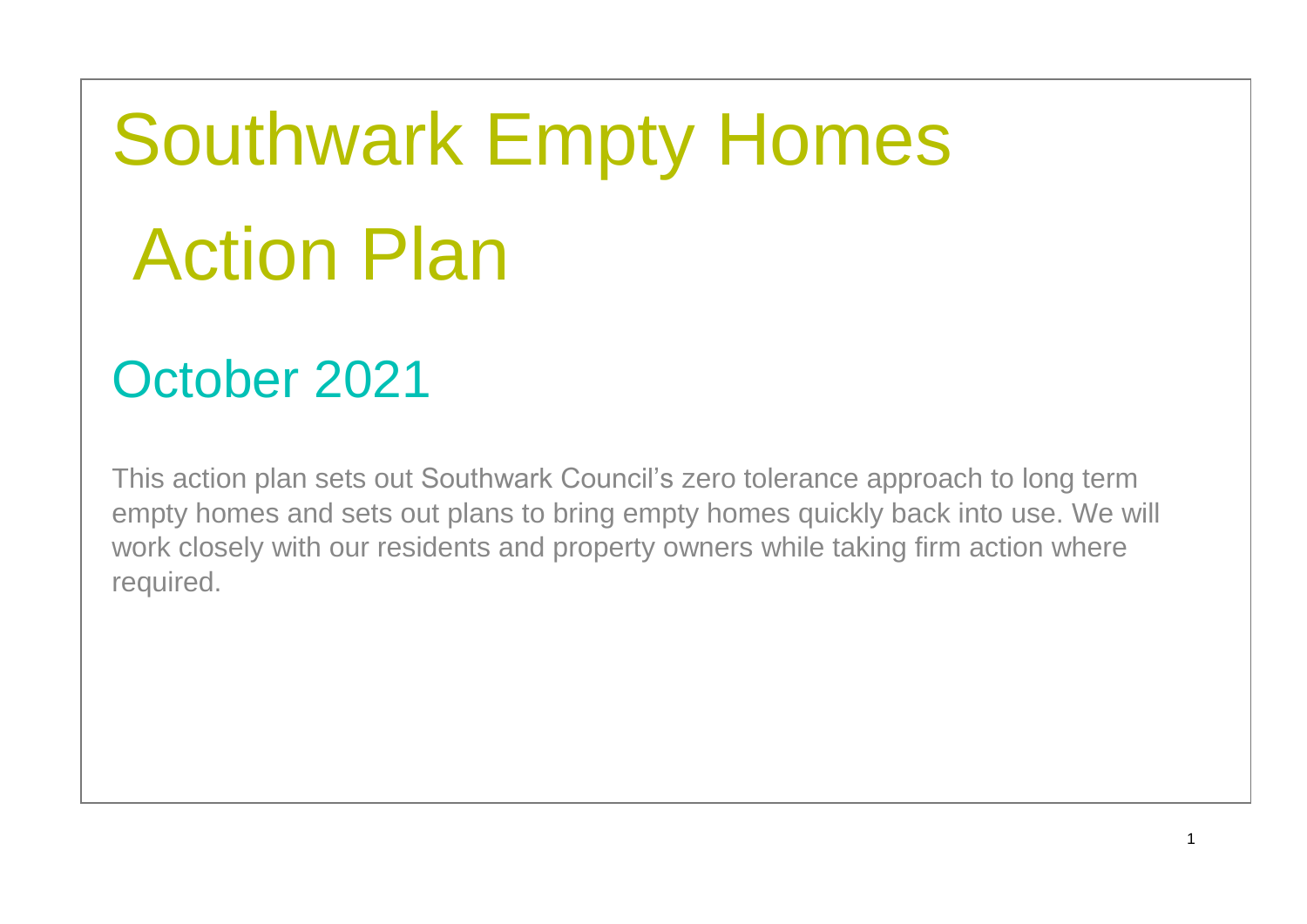## One page summary of the Southwark Empty Homes Action Plan

This table is a one page summary of the full action plan which is included towards the end of this document.

#### **Taking a zero tolerance approach to long term empty private sector homes**

- Applying full council tax to all empty homes and applying the maximum premiums for homes empty over two years
- Using compulsory purchase powers and empty dwelling management orders where required, with dedicated funding.
- Using enforcement options where an empty property is a statutory nuisance

#### **Working with residents and property owners to quickly bring empty homes back in to use**

- Raising awareness and provide advice on the options to bring properties back into use
- Providing enhanced grants and loans to bring properties back in to use
- Encouraging property owners to let their homes through the council's social lettings agency to homeless families with a clear offer
- Contacting developers of newly developed empty homes with the offer of leasing to the council
- Making it easier to report empty homes

#### **Improving our understanding of private sector empty homes to better target action and support**

• Contacting owners of empty homes on the council tax database to improve our understanding of the reasons for this, and what additional support would help return the property to use.

#### **Campaigning for more resources and more effective powers to tackle empty homes in the private sector**

- Demanding flexibility to charge unlimited council tax premiums, a reduction in the initial 2 year period, and flexibility to charge premiums on second homes and furnished homes
- Demanding increased resources for grants and loans
- Calling for simpler and swifter powers around CPOs and EDMOS
- Calling for planning powers to revert property to the local authorities housing supply where vacant

#### **Reducing the number of empty council homes**

- Setting ambitious targets for quickly turning around major and minor council empty properties as they become vacant
- Where possible, using council homes which are empty due to impending redevelopment as temporary accommodation.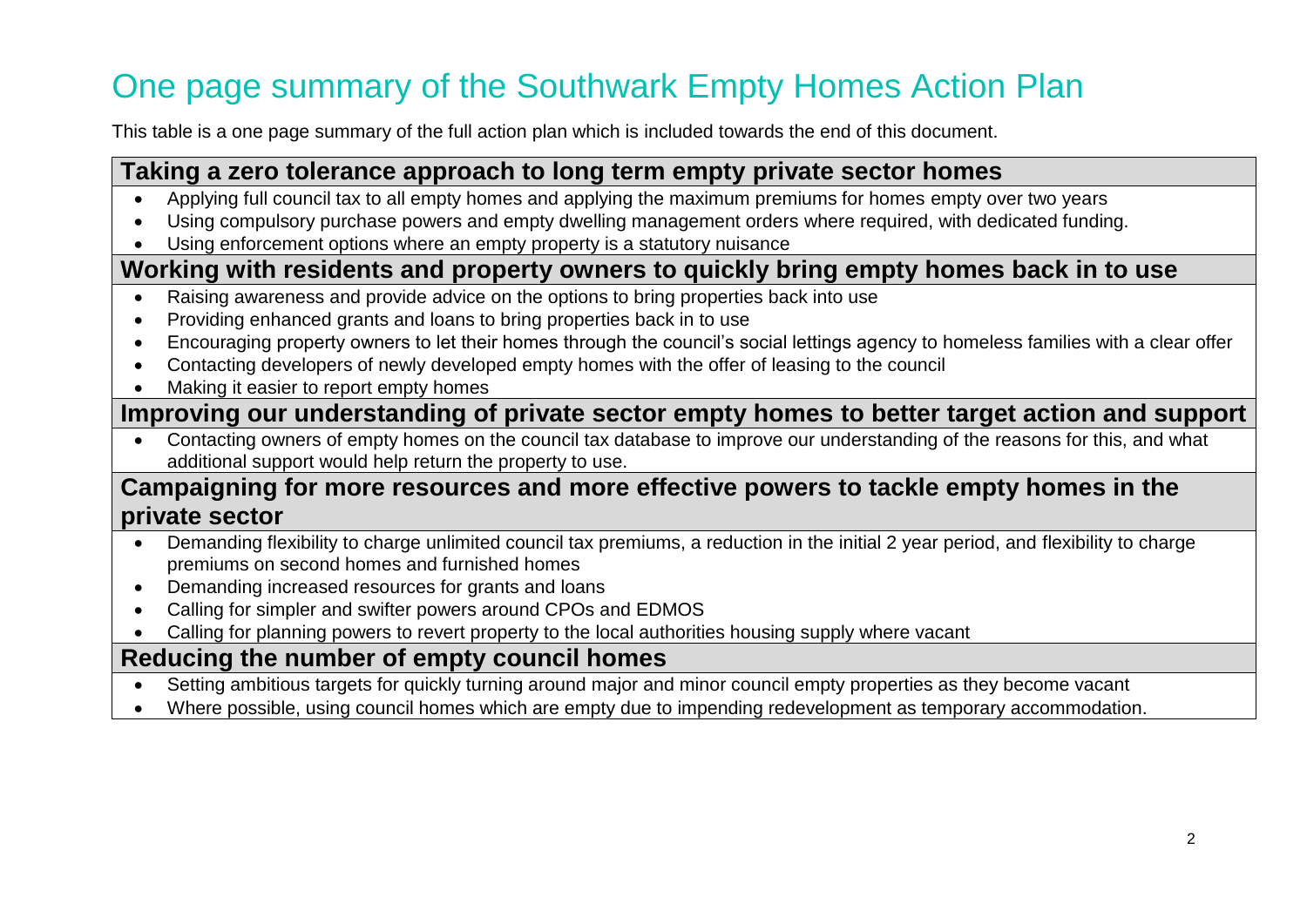#### The problem of empty homes and limited powers

London is in the midst of a housing crisis. At a time when tens of thousands of families across the capital are reliant on temporary accommodation or on waiting lists for a suitable home, it has never been more important to tackle the issue of empty homes, with numbers of empty homes rising across London and the country.

Empty housing in Southwark, as across London, is a problem predominantly driven by the private sector. The overwhelming majority of empty homes are privately owned where there are limited powers to tackle this. As a council we recognised the scale of this problem and are committed to clamping down on empty homes which are a needless waste and a lost resource, particularly in an area where there is high demand and significant levels of housing need. Empty homes can also create a serious blight on a neighbourhood by creating environmental problems with pests and as places of anti-social behaviour.

The council is committed to 'Take action to reduce the number of empty homes in our borough, so more local people can move into them', as set out in the Borough Plan 2018-2022. In February 2021 Cabinet agreed actions to be included in this Empty Homes Action Plan. The full report is available online [here.](https://moderngov.southwark.gov.uk/mgIssueHistoryHome.aspx?IId=50024809&PlanId=659) The council will use all powers available, while recognising that these are extremely limited and we need significant changes at a national level to support our ambitions.

Part 1 of the following action plan sets out Southwark Council's zero tolerance approach to long term empty homes in the borough. There is simply too high a demand for housing for it to be acceptable that properties are left empty for long periods of time. We plan to use all the powers available to us as cost efficiently as possible to deter landlords from leaving properties empty, while at the same time working proactively with landlords and residents to bring properties back into use a quickly as possible. We know in many cases people may just need advice or some financial support to make the required repairs, or to find a suitable buyer or tenant. We have also started further research to increase our understanding of the reasons properties are being left empty and what further support may be required to assist landlords to quickly return properties to use.

While we are committed to use all the powers, buttons and levers available to us, our powers are limited. There is more that needs to happen at a national level to give local authorities the powers to truly tackle this problem, and therefore the following action plan sets out how we will lobby for further powers and resources in this area.

However we also recognise there is more as a council we can do to reduce the number of empty homes we manage. While there are valid reasons for many of these being vacant there is more we can do to reduce the number of empty homes, through speeding up re-letting times and reducing the number of homes which are empty as part of regeneration schemes. This is set out in Part 2 of the action plan.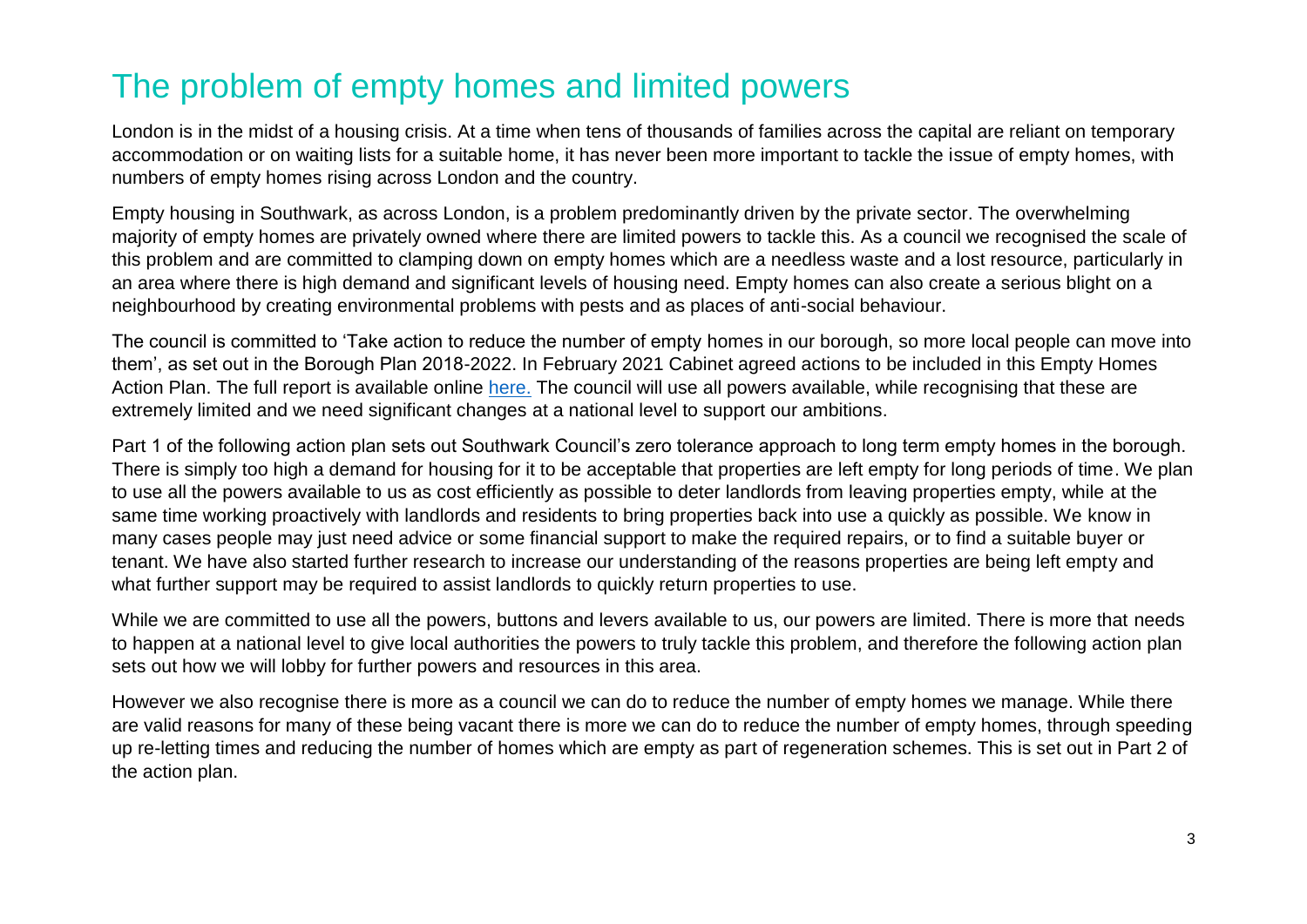#### How many empty homes are there?

There are many different definitions of empty homes and a variety of sources of data, which all have some limitations. The simplest way to compare empty homes is to focus on the council tax data. This is the method we have used for the purposes of this report. However, to a large extent this does rely on self-reporting of the relevant council tax status of a property by the tenant or owner.

Each property is either classed as being an empty home or an empty home with a premium applied for properties which are empty for over 2, 5 or 10 years, provided they are unfurnished. This gives a total of 4,469 empty homes in October 2021. Of these 1,219 had been empty for over 2 years.<sup>1</sup>

In October 2020 (the data used in the February 2021 Empty Homes Report) there were 3,720 empty homes. Of these, 1,009 had been empty for over 2 years. A higher figure of 4,218 empty homes was given on MHCLG Live Table 615. This included an additional 498 homes which were empty but in exempt classes as detailed in a table below.

We are prohibited by legislation from applying a council tax premium on properties which are furnished but unoccupied.<sup>2</sup>

| <b>Property category</b>                                                         | October 2020 | October 2021 <sup>3</sup> |
|----------------------------------------------------------------------------------|--------------|---------------------------|
| Empty with zero council tax discount                                             | 2,711        | 3,250                     |
| Empty for 2-5 years with 100% premium council tax                                | 795          | 932                       |
| Empty for over 5 years with 200% premium council tax                             | 214          | 247                       |
| Empty for over 10 years with 300% premium council tax (introduced in April 2021) | N/A          | 40                        |
| (Total with a premium)                                                           | 1,009        | 1,219                     |
| Total empty and substantially unfurnished (with or without a premium)            | 3,720        | 4,469                     |

 $\overline{a}$ <sup>1</sup> The October 2021 data is provisional data and may differ slightly from the final submission to Government for Table 615

<sup>&</sup>lt;sup>2</sup> Section 11B of the Local Government Finance Act 1992 (as amended by the Local Government Finance Act 2012 and Rating (Property in Common Occupation) and Council Tax (Empty Dwellings) Act 2018, states that "For the purposes of this section, a dwelling is a "long-term empty dwelling" on any day if for a continuous period of at least 2 years ending with that day —

<sup>(</sup>a) It has been unoccupied, and (b) it has been substantially unfurnished (Additional Government Guidance Letter 2014 - A property which is substantially unfurnished is unlikely to be occupied or be capable of occupation. A property which is capable of occupation can reasonably be expected to contain some, if not all, items from both of the following categories: furniture such as bed, chairs, table, wardrobe or sofa, and white goods such as fridge, freezer or cooker.) [https://assets.publishing.service.gov.uk/government/uploads/system/uploads/attachment\\_data/file/357791/140923-CTIL\\_on\\_EHP.pdf](https://assets.publishing.service.gov.uk/government/uploads/system/uploads/attachment_data/file/357791/140923-CTIL_on_EHP.pdf) <sup>3</sup> See footnote 1.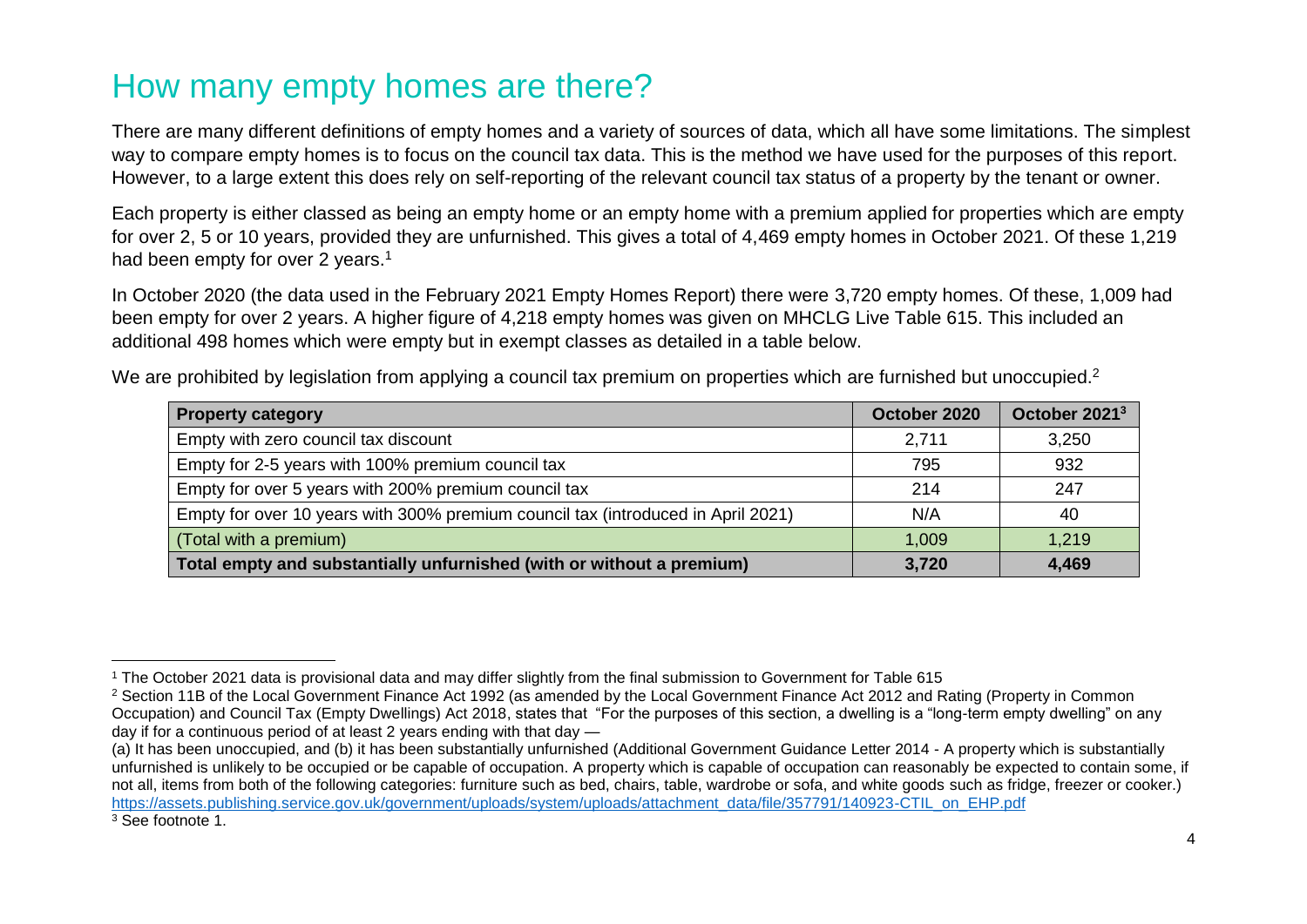| Dwellings on the valuation list in exempt classes (included in the empty homes total in Live<br>table 615)                                                              | October 2020 | October 2021 |
|-------------------------------------------------------------------------------------------------------------------------------------------------------------------------|--------------|--------------|
| Class F: The council tax payer has died                                                                                                                                 | 308          | 363          |
| Class B: Unoccupied property owned by a registered charity                                                                                                              | 63           | 81           |
| Class G: Occupation prohibited by law                                                                                                                                   | 57           | 54           |
| Class E: Empty property previously occupied by a person now residing in a care home, hospital or<br>hostel.                                                             | 35           | 30           |
| Classes D, H, I, J, K, L, Q covering issues such as prison, hospital, held for minister of religion, personal<br>care, students, mortgagee in possession and bankruptcy | 35           | 29           |

As of September 2020, there were nearly 143,000 homes of all tenure types in Southwark, therefore taking the total figures in the following table, there is an approximate 5% vacancy rate in the borough. Further information by tenure is included in the following sections.

The following table breaks each category down by types of owner recorded as the primary liable party for paying the council tax.

It should be noted that this is a snapshot of time at the beginning of October and a best estimate using the information available at the time. There can be delays for people to notify council tax as they move in to properties. There is also a regular process of reviewing the data on council properties to correct issues and anomalies that arise, such as from the self-reporting of information by residents. Therefore some of the data is still subject to this review process.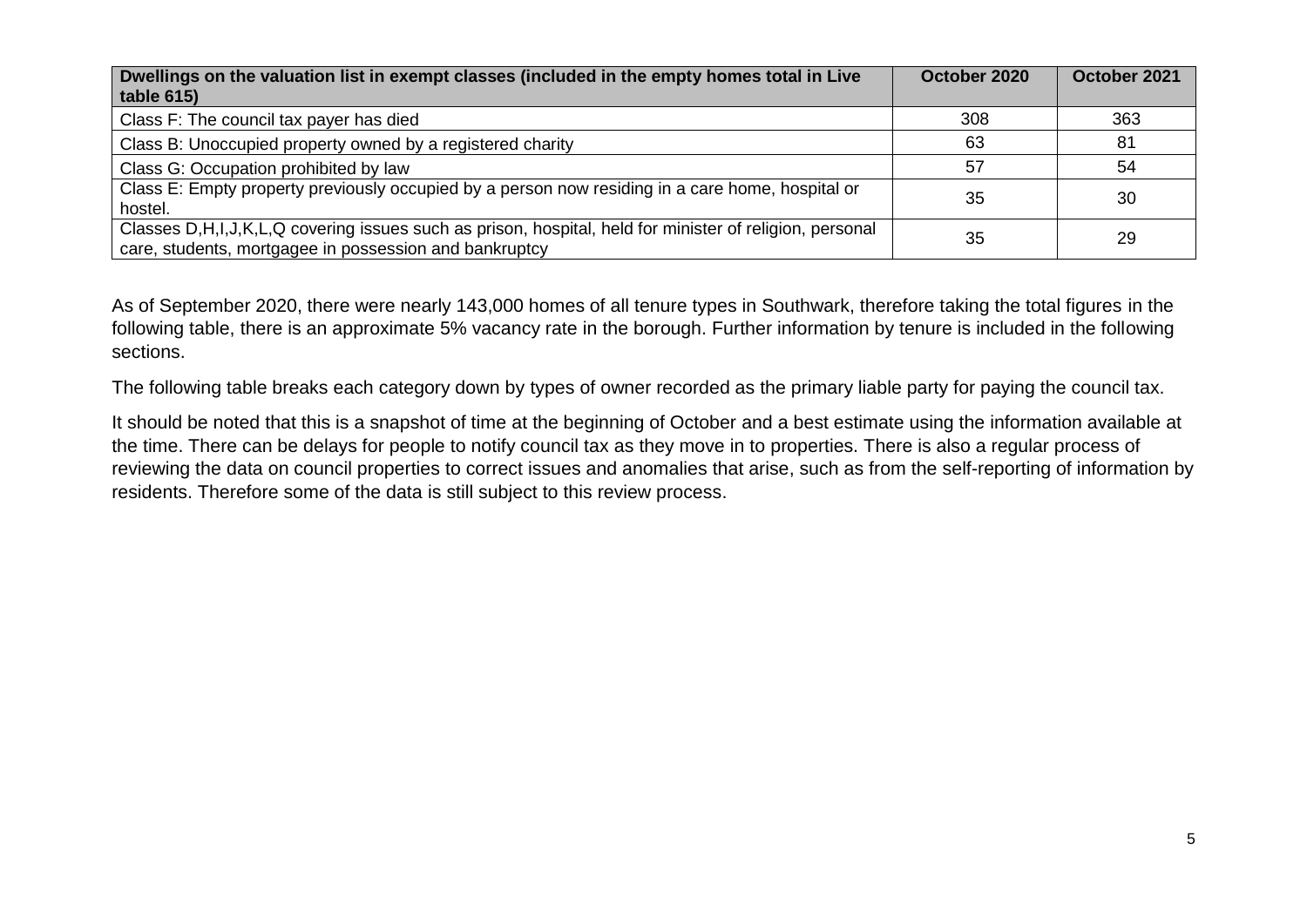| Primary liable party as recorded on council tax<br>(right) and empty homes category (below) | <b>Private</b><br>and<br>other | <b>Registered</b><br>providers | <b>Council not available for</b><br>use (redevelopment,<br>major refurbishment,<br>disposal <sup>4</sup> or non-housing<br>use) | <b>Council available for use</b><br>following minor or major<br>repair works <sup>5</sup> | <b>Overall</b><br>total |
|---------------------------------------------------------------------------------------------|--------------------------------|--------------------------------|---------------------------------------------------------------------------------------------------------------------------------|-------------------------------------------------------------------------------------------|-------------------------|
| Empty no premium (less than 2 years)                                                        | 2,358                          | 255                            | 309                                                                                                                             | 328                                                                                       | 3,250                   |
| 100% premium (empty 2-5 years)                                                              | 239                            | 123                            | 535                                                                                                                             | 35                                                                                        | 932                     |
| 200% premium (empty 5-10 years)                                                             | 42                             | 11                             | 192                                                                                                                             | 26                                                                                        | 247                     |
| 300% premium (empty over 10 years)                                                          | 15                             |                                | 24                                                                                                                              |                                                                                           | 40                      |
| Total premium (empty over 2 years)                                                          | 296                            | 135                            | 751                                                                                                                             | 37                                                                                        | 1,219                   |
| Proportions of total premiums by tenure                                                     | 24%                            | 11%                            | 62%                                                                                                                             | 3%                                                                                        | 100%                    |
| <b>Total empty unfurnished</b>                                                              | 2,654                          | 390                            | 1,060                                                                                                                           | 365                                                                                       | 4,469                   |
| Proportions of total empty unfurnished in each tenure                                       | 59%                            | 9%                             | 24%                                                                                                                             | 9%                                                                                        | 100%                    |
| Second homes                                                                                | 475                            |                                |                                                                                                                                 | 0                                                                                         | 476                     |
| Furnished, but unoccupied                                                                   | 2,647                          | 77                             | 15 <sup>7</sup>                                                                                                                 | 6 <sup>8</sup>                                                                            | 2,745                   |
| Uninhabitable                                                                               | 10                             | 0                              | 0                                                                                                                               | $\mathbf{0}$                                                                              | 10                      |
| Total empty homes including unfurnished and second<br>homes etc.                            | 5,786                          | 468                            | 1,075                                                                                                                           | 371                                                                                       | 7,700                   |
| Proportions of grand total empty in each tenure                                             | 75%                            | 6%                             | 14%                                                                                                                             | 5%                                                                                        | 100%                    |

<https://moderngov.southwark.gov.uk/documents/s92409/Report%20Review%20of%20Void%20Disposal%20Strategy.pdf>

<sup>8</sup> Please see footnote 7.

<sup>4</sup> In a few exceptional circumstances, certain high value void properties are sold to raise capital receipts for the housing investment programme to increase the supply of new homes and improve the quality of existing accommodation. The council also occasionally disposes of individual properties where there are major structural issues, and repair is deemed not to provide value for taxpayer money. All disposals of council property are made following the council's void disposal strategy which was updated in December 2020. There were also some private homes built for sale to help cross subsidise the new homes programme.

 $\frac{5}{2}$  This includes 83 properties recorded as vacant by council tax but recorded as occupied by the housing department which will be reviewed with council tax. It includes some properties which are being used as temporary accommodation and going through the process of being relet.

<sup>&</sup>lt;sup>6</sup> The two 200% premium council tax empty council properties appear to be an error. From housing department data, one looks to be occupied (to be confirmed with the TMO), and one has recently become void again but has been occupied since the council tax recorded void date. Therefore the 200% premium should probably not apply. This will be reviewed with the council tax section.

 $^7$  Most of these furnished council voids appear to have been recorded as furnished in error. Three of these appear to be occupied rather than empty so should probably not be included at all. One belongs to a leaseholder. Three are not housing department units. The Council is currently reviewing these cases and the council tax records will then be updated as required.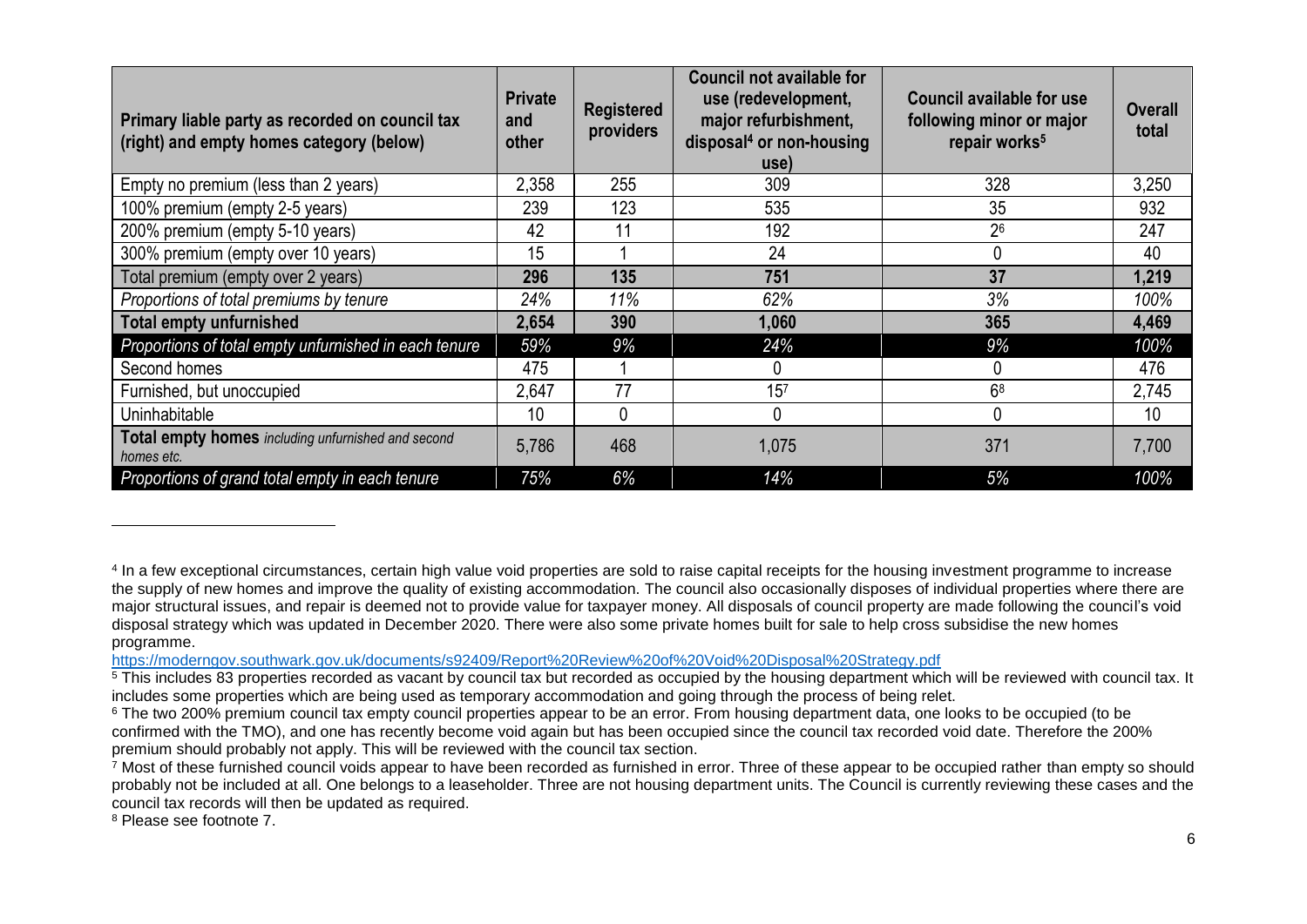#### What lies behind these numbers?

- Southwark is a leading borough in terms of the delivery of new homes of all types but this does temporarily increase the number of empty properties, however most of these are let or sold and therefore do not become long term empty properties. If any properties do remain empty the council works with the owner to explore other ways of bringing these into use.
- Some properties may be deliberately left empty as investment opportunities.
- There is an increased churn associated with having a significant private rented sector, larger than many boroughs.
- The COVID-19 pandemic has meant that many students have not chosen to rent in the private rented sector while their courses have been mainly online. In addition there was some evidence of an initial decline in demand in the private rented sector in London, with many households choosing to move further out given the opportunities presented by home working. These changes in the market are likely to be temporary.
- When a resident passes away, it can take some time for a property to then be brought back to use, especially through probate proceedings. Sadly the pandemic has also increased the number of such deaths.
- There are a high number of empty properties situated within large scale regeneration schemes such as at Aylesbury Estate, and some where fire risk assessment work has identified a need to vacate blocks and take corrective action such as at Ledbury Estate. Some fluctuation in numbers is expected as essential safety work is conducted that will mean that blocks, such as Marie Curie House, will need to be decanted.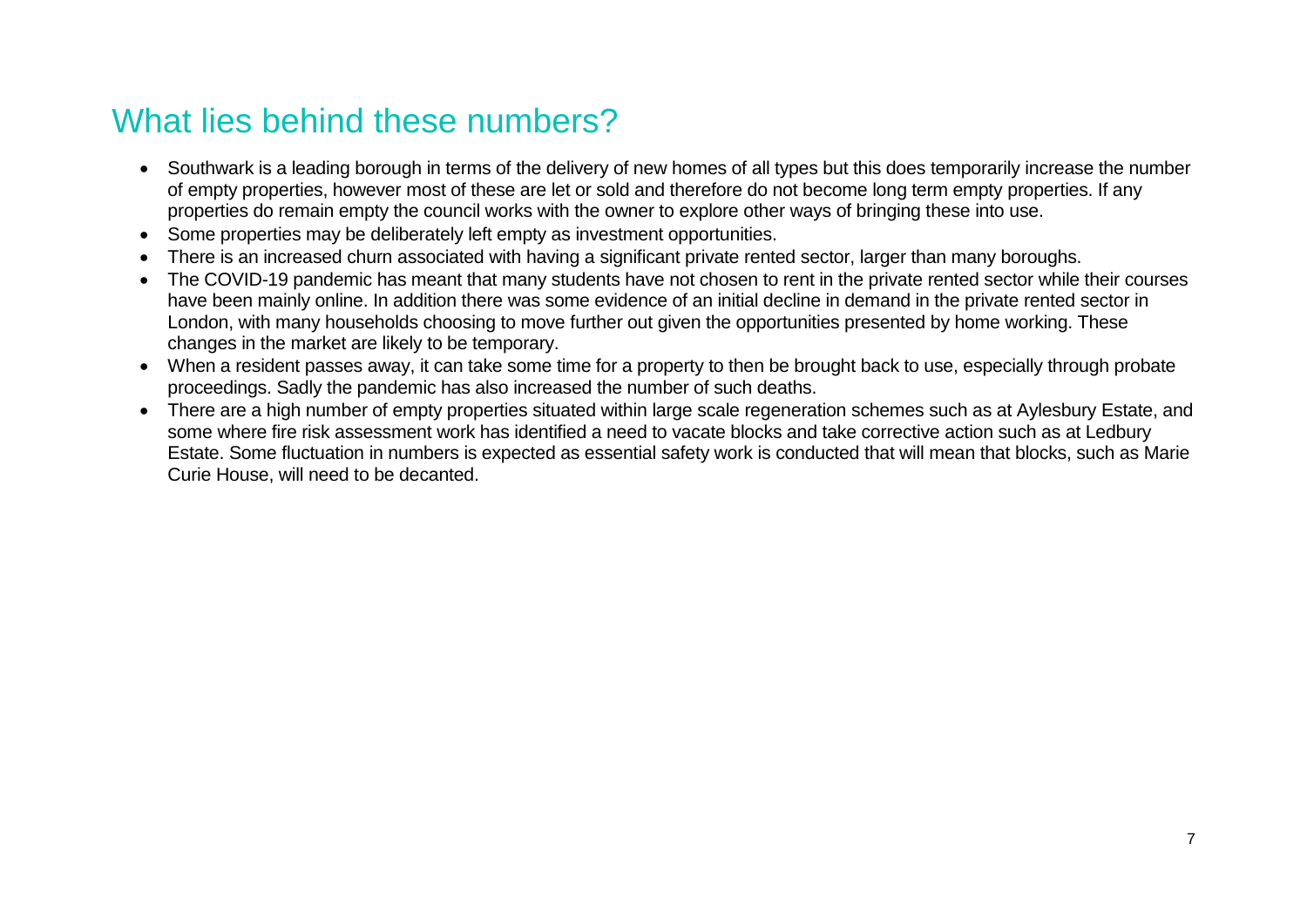## **PART 1 – TACKLING PRIVATE SECTOR EMPTY HOMES**

The main focus of the Southwark Empty Homes Action Plan is on the private sector as the overwhelming majority of empty homes are privately owned. In Southwark, privately owned empty homes account for about 75% of all empty homes including second homes and furnished homes (5,786) and around 59% of the unfurnished empty total (at 2,654). The vast majority of furnished empty homes are also in the private sector accounting for 2,647 of the total 2,745 in this category across all tenures. There were 475 second homes in the private sector.<sup>9</sup>

In addition, other registered providers (including housing associations and other local authorities) had 390 of the unfurnished empty properties. 135 had been empty for over two years. 76 of these were linked to a block which was required to be demolished. There were a further 77 furnished empty homes.

The council has adopted a zero tolerance approach to long term empty properties. While the council's preference is to work constructively with landlords and residents to bring properties back into use, the council is committed to providing disincentives for properties to be left empty, such as applying the maximum permissible council tax premium, and through enforcement action where property owners are unwilling or unable to bring their homes back into use.

There are a number of means to bring empty homes back into use from informal measures to the use of enforcement powers, which includes Enforced Sales, Empty Dwelling Management Orders and Compulsory Purchase Orders. Many of these are extremely complex and time consuming and while we will not shy away from pursuing such measures where necessary, we will also lobby for simplification of the powers, and for further powers and funding to enable further action to be taken.

<sup>9</sup> Under the rules set by national government, council tax premiums can only be applied on long-term empty *and* unfurnished properties. See footnote 1. The council will be lobbying central government to include furnished properties within this category as part of this action plan.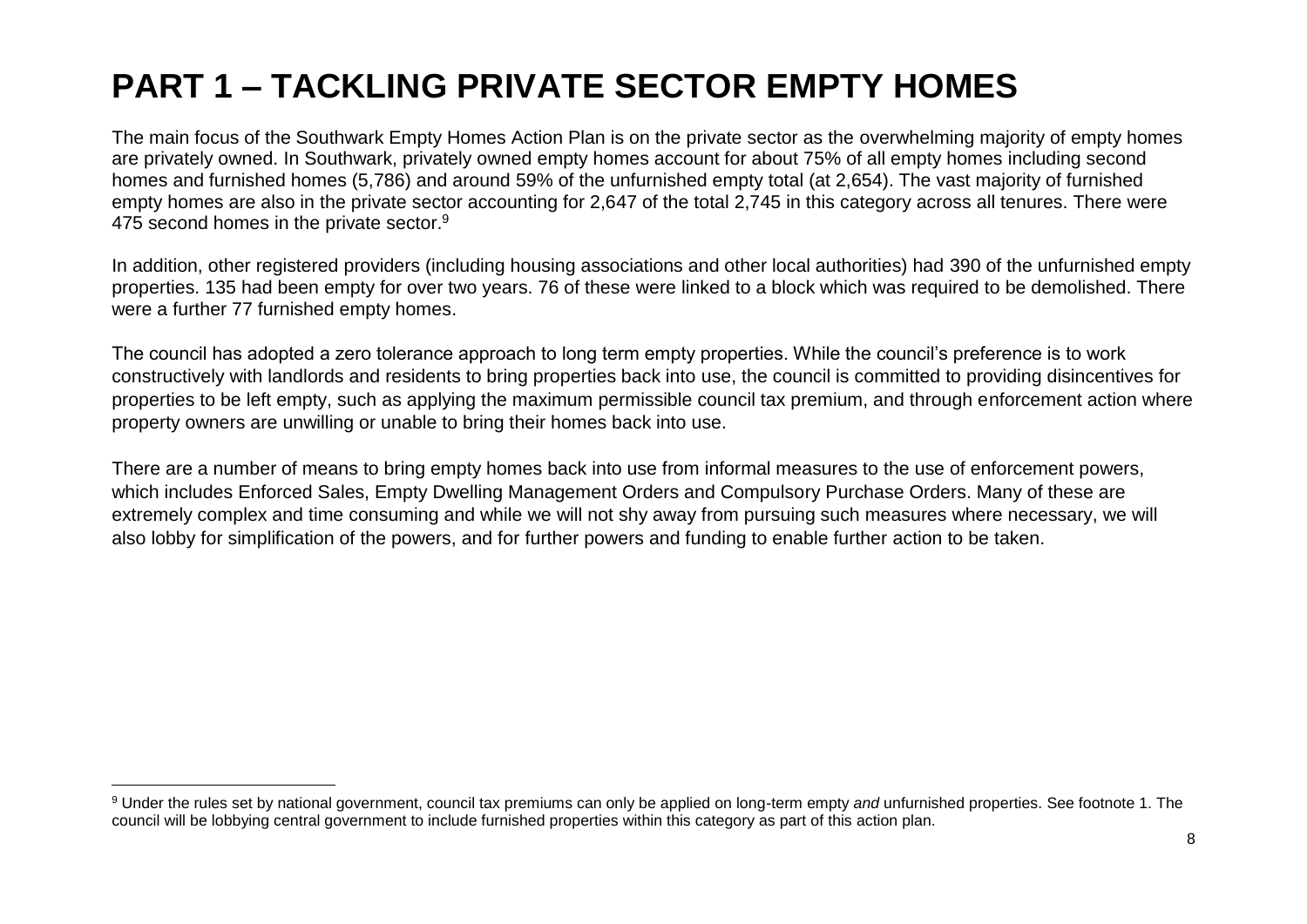## Taking a zero tolerance approach to long term empty private sector homes

| <b>Action</b>                         | <b>Officer lead</b> | <b>COT lead</b> | <b>Targets</b> | <b>Comments</b>                         | <b>PRAG</b> |
|---------------------------------------|---------------------|-----------------|----------------|-----------------------------------------|-------------|
| Use of council tax powers             |                     |                 |                |                                         |             |
| Continue not to offer council tax     | Norman              | Duncan          | In.            | As introduced in April 2016             | Complete    |
| discounts on empty and unfurnished    | Lockie, Head        | Whitfield       | operation      |                                         |             |
| homes. The full charge is payable     | of Income           |                 |                |                                         |             |
| unless they are exempt.               | <b>Operations</b>   |                 |                |                                         |             |
| Continue to apply a 100% additional   | <b>Norman</b>       | Duncan          | In.            | As introduced in April 2019             | Complete    |
| council tax premium for properties    | Lockie, Head        | Whitfield       | operation      |                                         |             |
| empty for over 2 years (double        | of Income           |                 |                |                                         |             |
| council tax).                         | <b>Operations</b>   |                 |                |                                         |             |
| Continue to apply a 200% additional   | Norman              | Duncan          | $\ln$          | As introduced in April 2020             | Complete    |
| council tax premium for those empty   | Lockie, Head        | Whitfield       | operation      |                                         |             |
| for over 5 years (triple council tax) | of Income           |                 |                |                                         |             |
|                                       | <b>Operations</b>   |                 |                |                                         |             |
| Continue to apply a 300% additional   | Norman              | Duncan          | In.            | As introduced in April 2021             | Complete    |
| council tax premium for those empty   | Lockie, Head        | Whitfield       | operation      |                                         |             |
| for over 10 years (quadruple council  | of Income           |                 |                |                                         |             |
| tax)                                  | <b>Operations</b>   |                 |                |                                         |             |
| <b>Further consider use of Empty</b>  |                     |                 |                |                                         |             |
| <b>Dwelling Management Orders</b>     |                     |                 |                |                                         |             |
| (EDMOs)                               |                     |                 |                |                                         |             |
| Explore use of EDMOs for              | Mike Scarlett,      | Michael         | April 2022     | Mike Scarlett and Emma Trott to explore | On track    |
| properties which are empty for over   | PSH&                | Scorer          |                | joint work for options for procuring a  |             |
| two years                             | Adaptations         |                 |                | management contract for any properties  |             |
|                                       | Manager             |                 |                | with EDMOs and/or management orders     |             |
|                                       |                     |                 |                | on occupied HMOs.                       |             |
|                                       |                     |                 |                |                                         |             |
|                                       |                     |                 |                |                                         |             |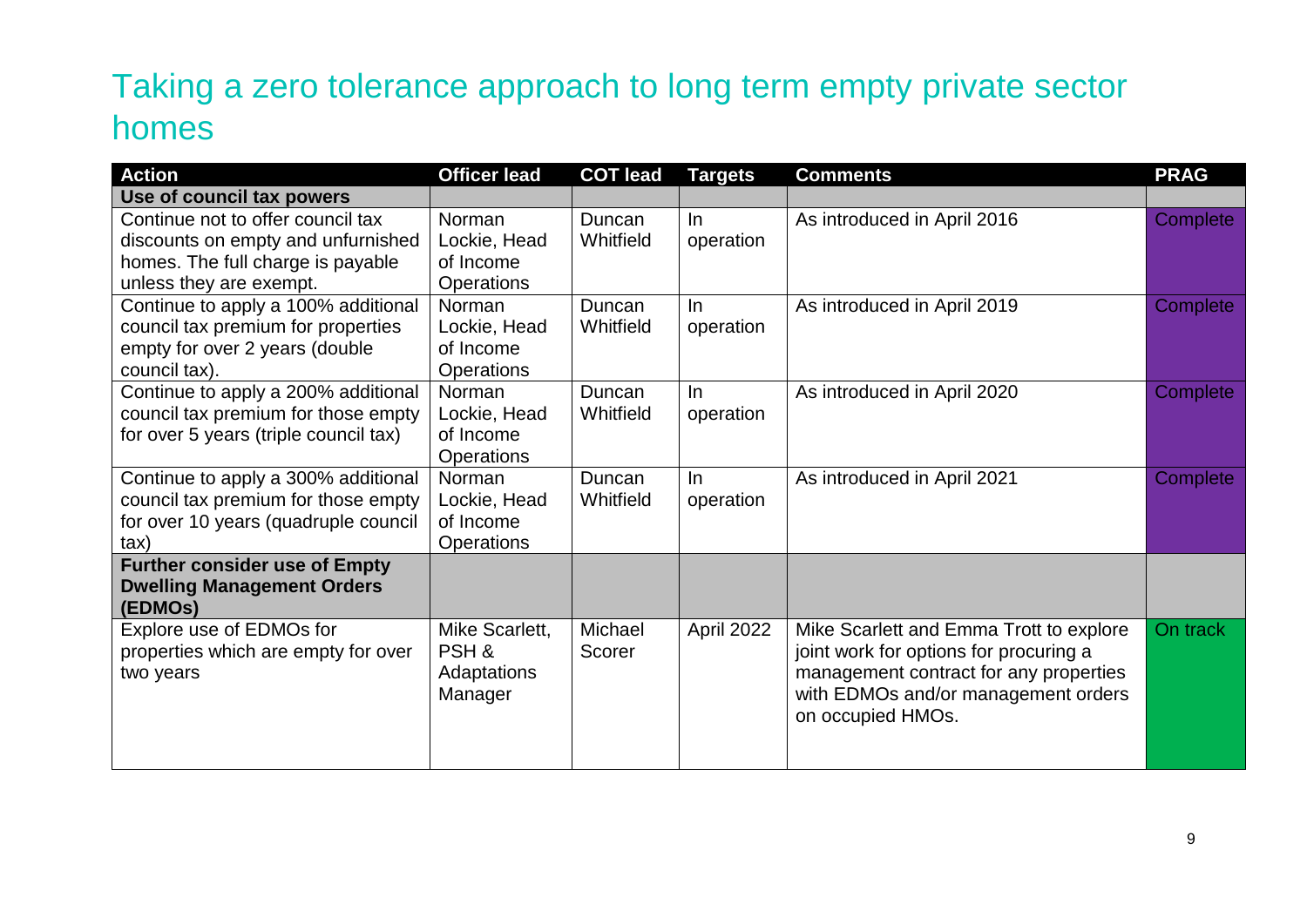| <b>Action</b>                                                                                                                                                                                        | <b>Officer lead</b>                                             | <b>COT lead</b>                            | <b>Targets</b>                                                                                      | <b>Comments</b>                                                                                                                                                                                                                                                                                                                                                                                                                                                                                                                                                                                                                                                                                                | <b>PRAG</b> |
|------------------------------------------------------------------------------------------------------------------------------------------------------------------------------------------------------|-----------------------------------------------------------------|--------------------------------------------|-----------------------------------------------------------------------------------------------------|----------------------------------------------------------------------------------------------------------------------------------------------------------------------------------------------------------------------------------------------------------------------------------------------------------------------------------------------------------------------------------------------------------------------------------------------------------------------------------------------------------------------------------------------------------------------------------------------------------------------------------------------------------------------------------------------------------------|-------------|
| Use of compulsory purchase<br>order (CPO) powers where other<br>options have failed                                                                                                                  |                                                                 |                                            |                                                                                                     |                                                                                                                                                                                                                                                                                                                                                                                                                                                                                                                                                                                                                                                                                                                |             |
| Use of CPO for longer-term empty<br>homes that are having a significant<br>environmental impact                                                                                                      | <b>Mike Scarlett</b><br>PSH&<br>Adaptations<br>Manager          | Michael<br>Scorer                          | Ongoing                                                                                             |                                                                                                                                                                                                                                                                                                                                                                                                                                                                                                                                                                                                                                                                                                                | On target   |
| Creation of an 'Empty Homes CPO<br>Fund' dedicated to deployment<br>where all other options have failed<br>to bring empty homes back into use                                                        |                                                                 | Michael<br>Scorer /<br>Duncan<br>Whitfield | A proposal<br>on CPO<br>will to go<br>to the<br>Housing<br>Investment<br>Board in<br>the<br>autumn. |                                                                                                                                                                                                                                                                                                                                                                                                                                                                                                                                                                                                                                                                                                                | On target   |
| Use of enforcement powers                                                                                                                                                                            |                                                                 |                                            |                                                                                                     |                                                                                                                                                                                                                                                                                                                                                                                                                                                                                                                                                                                                                                                                                                                |             |
| Using enforcement powers as<br>appropriate where an empty<br>property is a statutory nuisance -<br>linking landlords to other support<br>and options available to bring<br>properties back into use. | Emma Trott,<br>Housing<br>Enforcement &<br>Licensing<br>Manager | Caroline<br><b>Bruce</b>                   | Ongoing                                                                                             | Where an empty property is causing a<br>statutory nuisance to a neighbouring<br>property the Housing Enforcement<br>service can take formal action to require<br>the owner to resolve the problem causing<br>the nuisance. For example this could be<br>a leaking roof near a party wall which is<br>making the wall damp within the<br>neighbouring property. This action<br>cannot require the owner to bring their<br>property back into use but will ensure<br>they are taking responsibility for any<br>nuisance caused to neighbouring<br>properties. To fall within the definition of<br>statutory nuisance, an issue needs to be:<br>a nuisance<br>$\bullet$<br>posing a threat to health<br>$\bullet$ | On target   |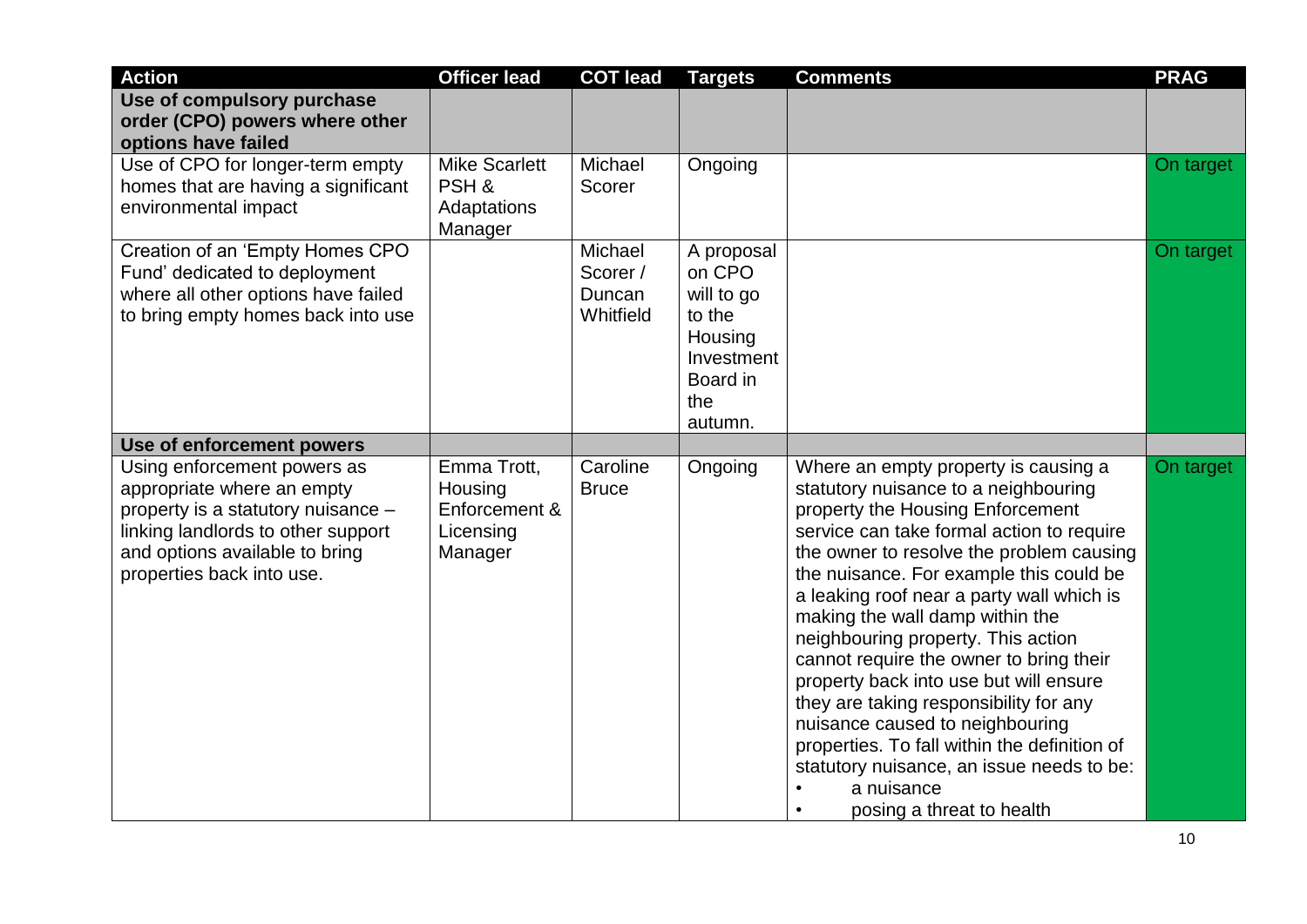### Working with residents and property owners to quickly bring empty private sector homes back in to use

| <b>Action</b>                                                                                        | <b>Officer lead</b>                                                                                     | <b>COT lead</b>   | <b>Targets</b>   | <b>Comments</b>                                                                                                                                                                                                                                                                                                                            | <b>PRAG</b> |
|------------------------------------------------------------------------------------------------------|---------------------------------------------------------------------------------------------------------|-------------------|------------------|--------------------------------------------------------------------------------------------------------------------------------------------------------------------------------------------------------------------------------------------------------------------------------------------------------------------------------------------|-------------|
| <b>Explore offering enhanced grants</b><br>tied to long-term leasing                                 |                                                                                                         |                   |                  |                                                                                                                                                                                                                                                                                                                                            |             |
| Review levels of grant and loans<br>offered to property owners to help<br>bring homes back in to use | Mike Scarlett,<br>PSH&<br>Adaptations<br>Manager Dave<br>Hodgson,<br>Director of<br>Asset<br>Management | Michael<br>Scorer | October<br>2021  | Review completed. The outcome of the<br>review is that individual grants & loans<br>need to increase to take account of the<br>increase in building costs and to<br>incentivise landlords/property owners to<br>complete repairs/improvements.<br>A summary of the proposed grants &<br>loans is being prepared and will go to<br>Cabinet. | On target   |
| Review funding for grants and loans<br>as required                                                   | Mike Scarlett,<br>PSH&<br>Adaptations<br>Manager                                                        | Michael<br>Scorer | October<br>2021  | In progress. Current annual budget will be<br>reviewed following the proposal to<br>increase the individual grants & loans.                                                                                                                                                                                                                | On target   |
| To publish an enhanced offer for<br>grants and loans by the end of the<br>year.                      | Mike Scarlett,<br>PSH &<br>Adaptations<br>Manager                                                       | Michael<br>Scorer | December<br>2021 | In progress.                                                                                                                                                                                                                                                                                                                               | On target   |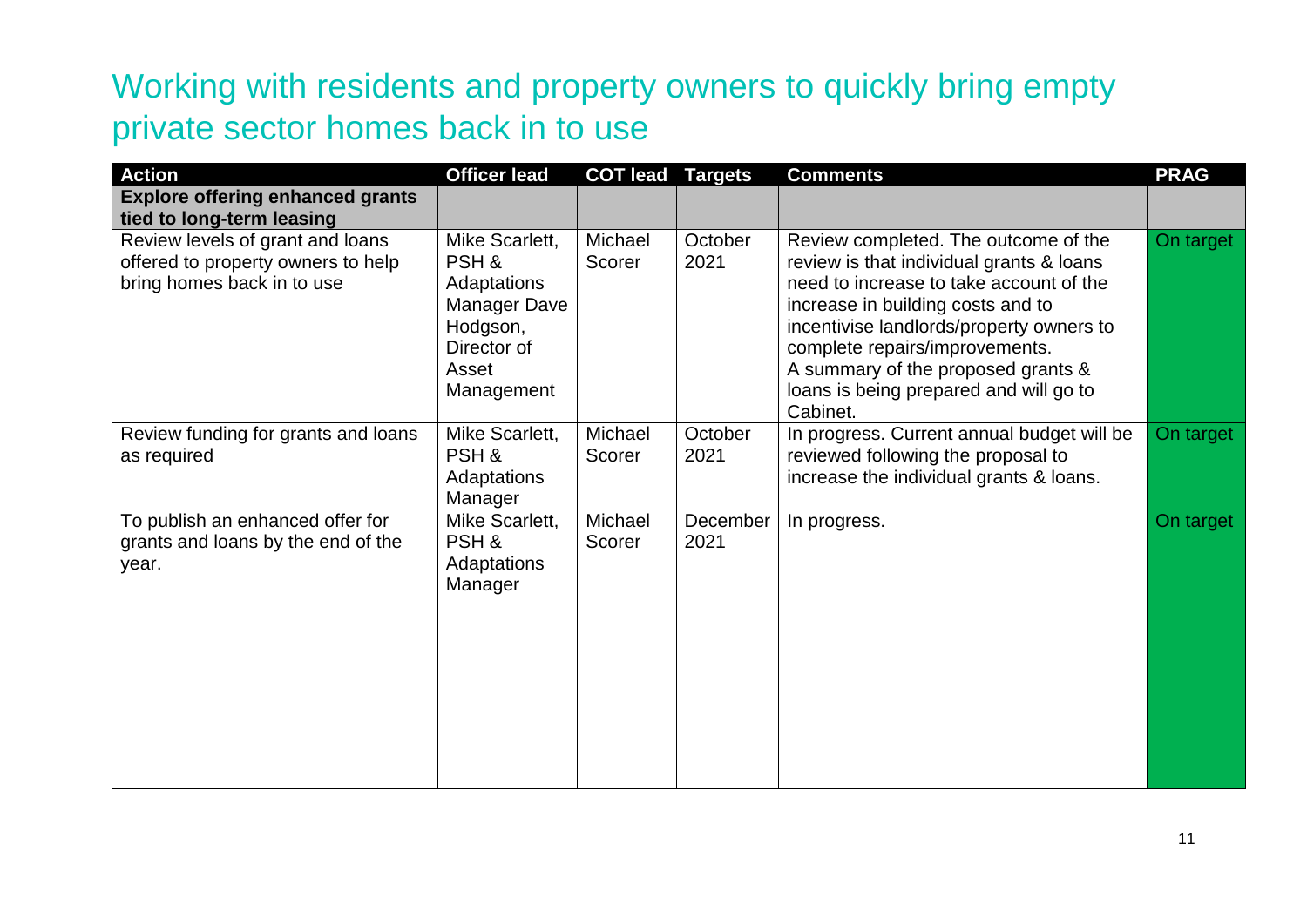| <b>Action</b>                                                                                                                                                                                                                                                                                                                                                                                                                                                                                                                                                                                                                                           | <b>Officer lead</b>                                                                                   | <b>COT lead</b>          | <b>Targets</b>   | <b>Comments</b>                                                                                                                             | <b>PRAG</b> |
|---------------------------------------------------------------------------------------------------------------------------------------------------------------------------------------------------------------------------------------------------------------------------------------------------------------------------------------------------------------------------------------------------------------------------------------------------------------------------------------------------------------------------------------------------------------------------------------------------------------------------------------------------------|-------------------------------------------------------------------------------------------------------|--------------------------|------------------|---------------------------------------------------------------------------------------------------------------------------------------------|-------------|
| Incentivise property owners to let                                                                                                                                                                                                                                                                                                                                                                                                                                                                                                                                                                                                                      |                                                                                                       |                          |                  |                                                                                                                                             |             |
| their homes through the council's<br>social lettings agency to homeless                                                                                                                                                                                                                                                                                                                                                                                                                                                                                                                                                                                 |                                                                                                       |                          |                  |                                                                                                                                             |             |
| families <sup>10</sup>                                                                                                                                                                                                                                                                                                                                                                                                                                                                                                                                                                                                                                  |                                                                                                       |                          |                  |                                                                                                                                             |             |
| Develop a standard maximum offer<br>of how much we will pay for renting<br>empty properties, expectations of<br>rents, letting terms etc. and publicise<br>all the benefits that are available as<br>part of the offer, through a variety of<br>media channels.                                                                                                                                                                                                                                                                                                                                                                                         | Ricky Bellot,<br>Interim Head<br>of Housing<br>Supply<br>Mitzi Myrie,<br>Housing<br>Supply<br>Manager | Michael<br>Scorer        | November<br>2021 | The team are finalising a draft with the<br>offer. The team has also been exploring<br>ways to promote the offer.                           | On target   |
| Consult on a new zero cost private<br>rented sector license fee as part of<br>the refreshed Private Rented Sector<br>Licensing Scheme. The Gold<br>Standard Charter includes a 'Gold<br>Standard Charter Plus' which gives<br>an additional discount to any Gold<br>Standard Charter Landlord who has<br>signed up to the Council's Finder's<br>Fee Scheme. Where landlords have<br>signed up to the social lettings<br>agency, the properties will be<br>managed by the Council so become<br>exempt from licensing, preventing<br>the need to apply or pay for a license<br>which is an additional; incentive for a<br>landlord to choose this option. | Emma Trott,<br>Housing<br>Enforcement<br>& Licensing<br>Manager                                       | Caroline<br><b>Bruce</b> | March<br>2022    | Cabinet will need to agree the final<br>proposals following consultation, with a<br>view to the licensing scheme starting in<br>March 2022. | On target   |

 $10$  The social lettings agency offers a guaranteed rent paid even if the property is empty, regular property visits to ensure the tenant is looking after it, a lease of up to five years, full management of all tenant issues including day to day repairs, guaranteed vacant possession at the end of the lease, and no fees or charge for the service. Please see this webpage for more information about the social lettings agency. [https://www.southwark.gov.uk/home-owners](https://www.southwark.gov.uk/home-owners-services/private-home-owners-and-landlords/earn-money-from-your-property)[services/private-home-owners-and-landlords/earn-money-from-your-property](https://www.southwark.gov.uk/home-owners-services/private-home-owners-and-landlords/earn-money-from-your-property)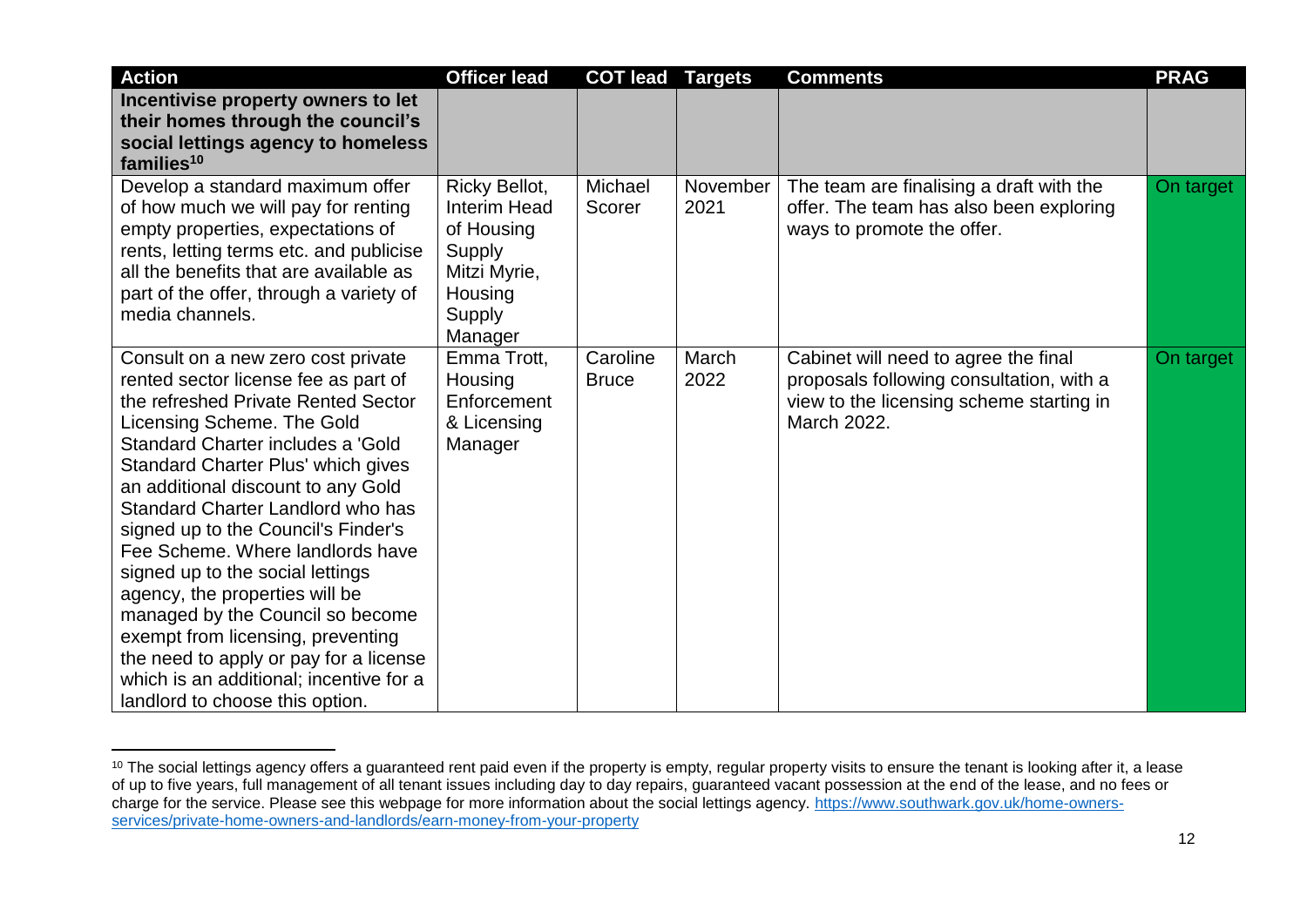| <b>Action</b><br>Use council tax empty homes<br>information to identify newly<br>developed homes which are sitting<br>empty        | <b>Officer lead</b><br>Norman<br>Lockie, Head<br>of Income<br>Operations                                                                                                                                                                                                                            | <b>COT lead</b><br>Duncan<br>Whitfield                                        | <b>Targets</b><br>Quarterly,<br>starting<br>with a<br>new<br>formal<br>process | <b>Comments</b><br>A new process will be formalised where<br>council tax will run the reports and the<br>data will be used to identify newly<br>developed properties which are vacant<br>and potentially available for let. This will<br>then be shared with council officers in the | <b>PRAG</b><br>On target |
|------------------------------------------------------------------------------------------------------------------------------------|-----------------------------------------------------------------------------------------------------------------------------------------------------------------------------------------------------------------------------------------------------------------------------------------------------|-------------------------------------------------------------------------------|--------------------------------------------------------------------------------|--------------------------------------------------------------------------------------------------------------------------------------------------------------------------------------------------------------------------------------------------------------------------------------|--------------------------|
| Contact developers of newly<br>developed empty homes with the<br>offer of leasing to the council to let to<br>homeless households. | Jon Abbott,<br>Head of<br>Regeneration<br><b>North</b><br>Neil Kirby,<br>Head of<br>Regeneration<br>South, Colin<br>Wilson, Head<br><b>of</b><br>Regeneration<br>- Old Kent<br>Road<br>Ricky Bellot,<br><b>Interim Head</b><br>of Housing<br>Supply<br>Mitzi Myrie,<br>Housing<br>Supply<br>Manager | <b>Steve</b><br><b>Platts</b><br>and<br>Eleanor<br>Kelly<br>Michael<br>Scorer | from<br>October<br>2021<br>Quarterly                                           | regeneration team.<br>On receipt of the council tax information,<br>regeneration officers will contact the<br>developers of new units to understand the<br>reasons for any vacancies and to suggest<br>leasing to the council on standard terms<br>and rents.                        | On target                |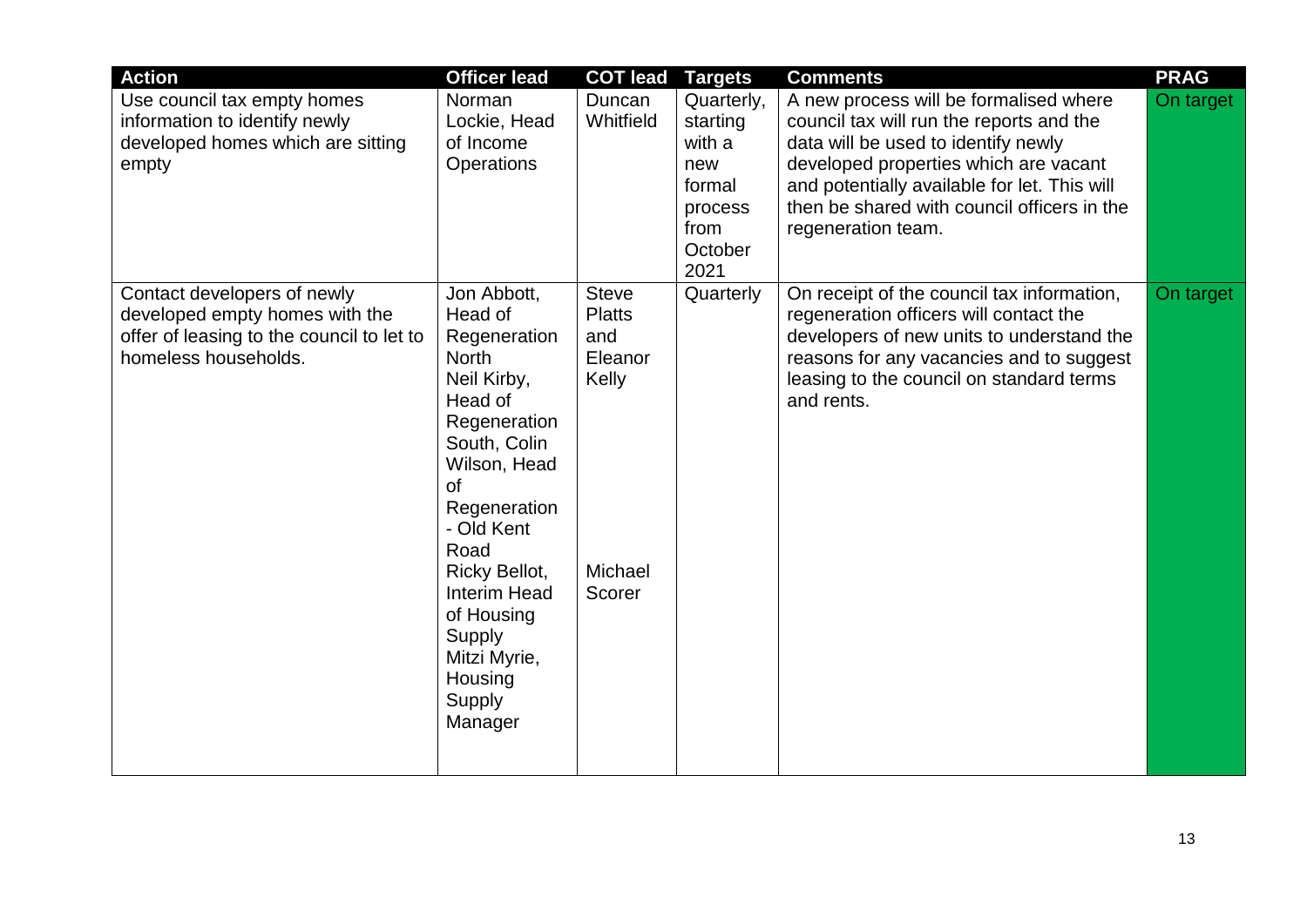| <b>Action</b>                                                                                                                                                                                                                              | <b>Officer lead</b>                                                                                                     | <b>COT lead</b>     | <b>Targets</b>  | <b>Comments</b>                                                                                                                                                                                                                                                                                                  | <b>PRAG</b> |
|--------------------------------------------------------------------------------------------------------------------------------------------------------------------------------------------------------------------------------------------|-------------------------------------------------------------------------------------------------------------------------|---------------------|-----------------|------------------------------------------------------------------------------------------------------------------------------------------------------------------------------------------------------------------------------------------------------------------------------------------------------------------|-------------|
| <b>Raise awareness and provide</b><br>advice on options to bring<br>properties back in to use                                                                                                                                              |                                                                                                                         |                     |                 |                                                                                                                                                                                                                                                                                                                  |             |
| Organise an empty homes publicity<br>drive, as part of the housing crisis<br>campaign                                                                                                                                                      | Louise Neilan,<br>Head of<br>External<br><b>Affairs</b>                                                                 | Eleanor<br>Kelly    | October<br>2021 | We will use all appropriate and effective<br>council channels to ensure the public are<br>aware of:<br>• how to report empty homes,<br>• the costs of leaving homes empty,<br>both to owners and the wider<br>community<br>incentives to bring properties back into<br>use                                       |             |
| Improve the council's web pages on<br>the support and assistance for<br>bringing empty homes back into use<br>including better linking to the<br>information about council tax<br>premiums which will be charged as<br>per the next action | Mike Scarlett,<br>PSH&<br>Adaptations<br>Manager,<br>Richard<br>Selley,<br>Director of<br>Customer<br>Experience        | Michael<br>Scorer   | October<br>2021 | Review of accessibility, readability and<br>functionality of the web page. This will<br>include the layout and display of the<br>pages. Confirming if the content is in line<br>with current guidelines and branding.<br>Content will need to be updated as and<br>when any agreed policy changes take<br>place. | On target   |
| Ensure the council's council tax<br>webpages about empty properties<br>and second home discounts links to<br>the webpage above about bringing<br>empty properties back into use.                                                           | Laurence<br>Fleming<br>Service<br>Development<br>Officer<br>Richard<br>Selley,<br>Director of<br>Customer<br>Experience | Duncan<br>Whitfield | October<br>2021 | A web link will be inserted to ensure a<br>joined up approach.                                                                                                                                                                                                                                                   | On target   |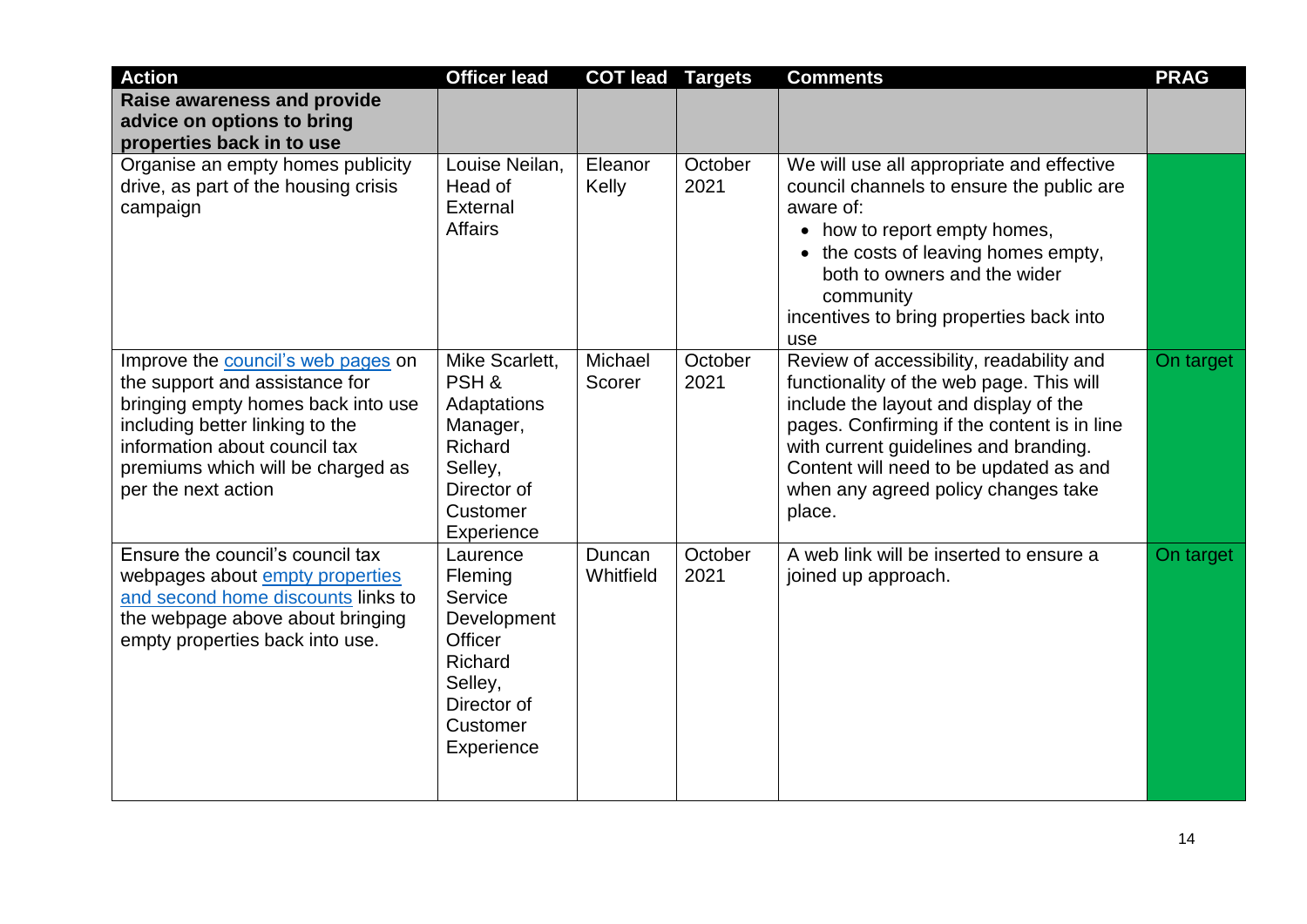| <b>Action</b>                                                                            | <b>Officer lead</b>                                         | <b>COT lead</b>     | <b>Targets</b>   | <b>Comments</b>                                                                                                                                                                                                                                                                                                                                                                                                                                                                                                                                                                                                                         | <b>PRAG</b> |
|------------------------------------------------------------------------------------------|-------------------------------------------------------------|---------------------|------------------|-----------------------------------------------------------------------------------------------------------------------------------------------------------------------------------------------------------------------------------------------------------------------------------------------------------------------------------------------------------------------------------------------------------------------------------------------------------------------------------------------------------------------------------------------------------------------------------------------------------------------------------------|-------------|
| Making it easier to report empty<br>homes                                                |                                                             |                     |                  |                                                                                                                                                                                                                                                                                                                                                                                                                                                                                                                                                                                                                                         |             |
| Establish an empty homes reporting<br>telephone line through the council'<br>switchboard | Dominic Cain<br>Director of<br>Exchequer                    | Duncan<br>Whitfield | October<br>2021  | There is an existing empty homes<br>reporting telephone number. A new<br>flowchart has been provided to help the<br>call centre better assign calls to the<br>appropriate team. We will continue to<br>explore methods to make reporting of<br>empty homes easier.                                                                                                                                                                                                                                                                                                                                                                      | On target   |
| Improve options for the reporting of<br>empty homes online and via email                 | Richard<br>Selley,<br>Director of<br>Customer<br>Experience | Michael<br>Scorer   | November<br>2021 | The existing web form is in place and<br>receives hits daily. The Digital team will<br>work with Resident Services to review the<br>web form. Amendments to the page and<br>appropriate automatic routing will be<br>constructed where appropriate. The<br>review will explore automatic filtering to<br>the correct team. A process map and<br>scoping is required to explore other<br>options. Longer term actions could include<br>an online app for reporting empty<br>homes. There are currently similar apps<br>on the market so the council will explore<br>whether it is beneficial to purchase an app<br>or develop a new app. | On target   |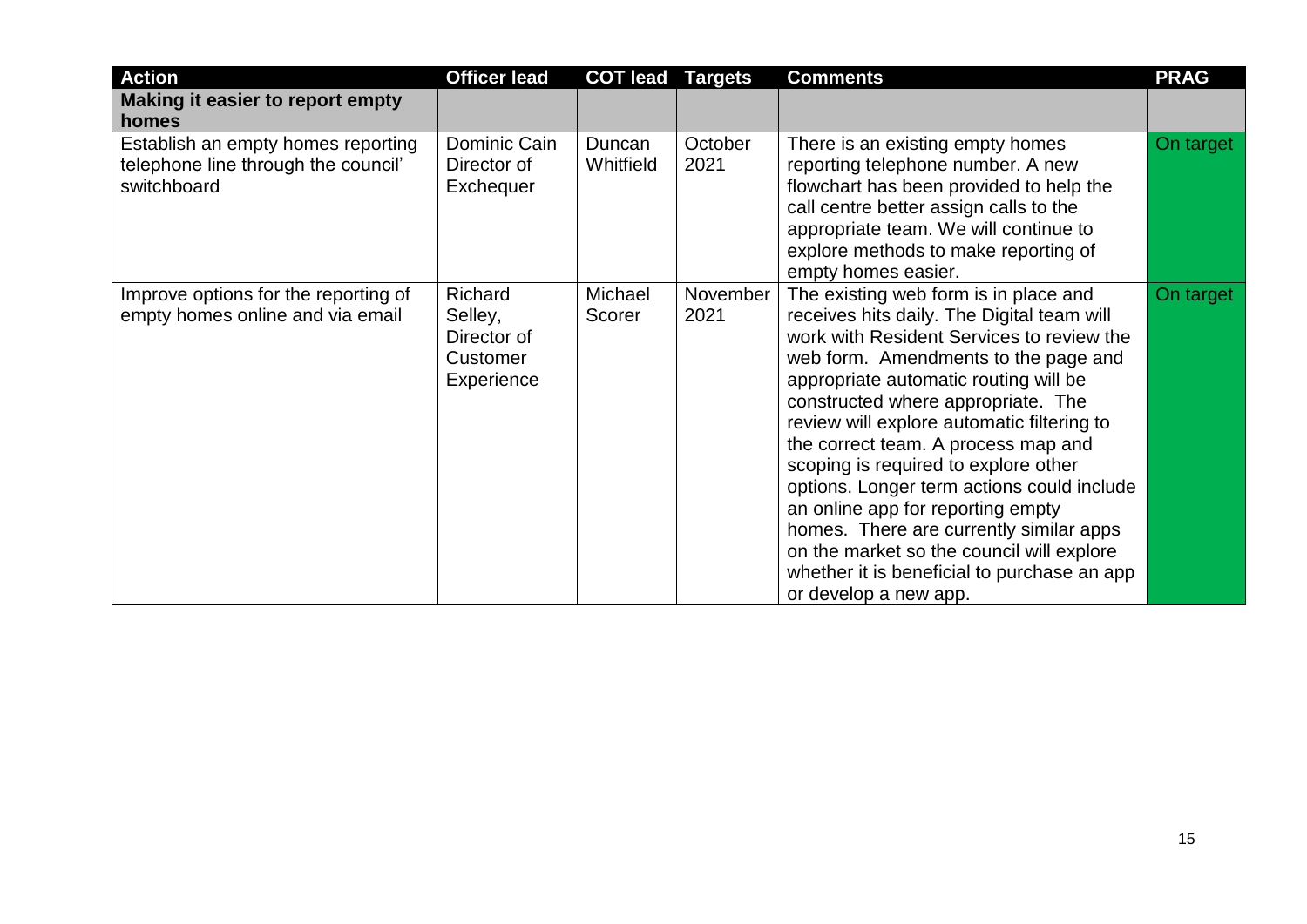## Improving our understanding of private sector empty homes to better target action and support

| <b>Action</b>                                                                                                                                                                                  | <b>Officer lead</b>                                          | <b>COT</b><br>lead  | <b>Targets</b>   | <b>Comments</b>                                                                                                                                                                                                                                                                                                                                   | <b>PRAG</b> |
|------------------------------------------------------------------------------------------------------------------------------------------------------------------------------------------------|--------------------------------------------------------------|---------------------|------------------|---------------------------------------------------------------------------------------------------------------------------------------------------------------------------------------------------------------------------------------------------------------------------------------------------------------------------------------------------|-------------|
| Improve the data on empty homes                                                                                                                                                                |                                                              |                     |                  |                                                                                                                                                                                                                                                                                                                                                   |             |
| Contact owners of empty homes on<br>the council tax database to improve<br>our understanding of the reasons for<br>this, and what additional support<br>would help return the property to use. | <b>Norman</b><br>Lockie, Head<br>of Income<br>Operations     | Duncan<br>Whitfield | December<br>2021 | An empty homes audit is planned.<br>Owners of empty homes will be contacted<br>to ensure the property is still empty, why,<br>and what additional assistance may be<br>required to bring the property back into<br>use. The approach to the review has been<br>agreed and that specifications for the data<br>and use of API's is being finalised | On target   |
| A new empty homes board                                                                                                                                                                        |                                                              |                     |                  |                                                                                                                                                                                                                                                                                                                                                   |             |
| Introduce a cross council empty<br>homes board to meet bi-annually to<br>agree and review the action plan                                                                                      | <b>Robert</b><br>Weallans,<br>Housing<br>Strategy<br>Manager | Michael<br>Scorer   | May 2021         | The board has been set up and has met a<br>number of times to agree this action plan<br>and to coordinate workstreams across the<br>council. The board will continue to meet to<br>review the action plan as required and to<br>monitor progress towards delivery of the<br>actions, and to track the number of empty<br>homes.                   | Complete    |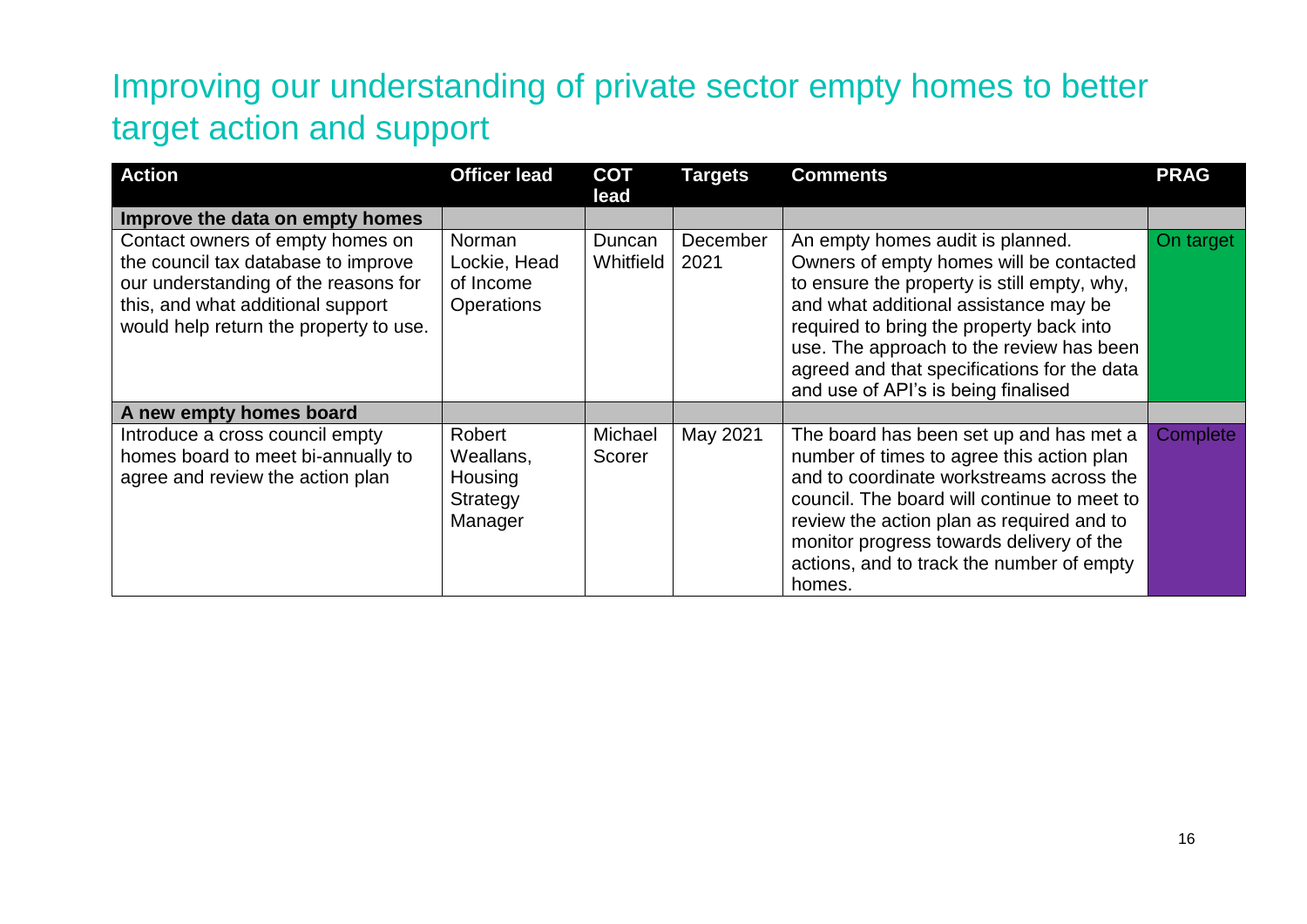## Campaigning for more resources and more effective powers to tackle empty homes in the private sector

In recognition of the limited powers the council has to tackle empty homes, the council will campaign for the following changes to legislation and national policy, working with the Mayor of London and London Councils.

| <b>Action</b>                                                                                                                                                                                                                                                           | <b>Officer lead</b>                                           | <b>COT</b><br>lead | <b>Targets</b> | <b>Comments</b>                                                                                                                                                                                                                                                                                                                                                                                                                                                                                                                                                                                                                                                                                                                                                                                                                                                                                                                 | <b>PRAG</b> |
|-------------------------------------------------------------------------------------------------------------------------------------------------------------------------------------------------------------------------------------------------------------------------|---------------------------------------------------------------|--------------------|----------------|---------------------------------------------------------------------------------------------------------------------------------------------------------------------------------------------------------------------------------------------------------------------------------------------------------------------------------------------------------------------------------------------------------------------------------------------------------------------------------------------------------------------------------------------------------------------------------------------------------------------------------------------------------------------------------------------------------------------------------------------------------------------------------------------------------------------------------------------------------------------------------------------------------------------------------|-------------|
| Establish a thorough, consistent and<br>long term public affairs plan,<br>engaging both the Mayor of London,<br>Greater London Assembly and<br>London Councils in order to influence<br>government policy towards empty<br>homes and relevant local authority<br>powers | Joseph Brown<br>Cabinet &<br><b>Public Affairs</b><br>Manager | Eleanor<br>Kelly   | Ongoing        | This plan's asks will include as a<br>starting point:<br>Simpler, swifter and more cost<br>effective enforcement powers, such<br>as simplifying EDMO and CPO<br>procedures, such as allowing for<br>community impact and housing<br>need to be accepted reasons to<br>seek enforcement actions.<br>New planning powers to allow Local<br>Authorities to revert property to local<br>authority's affordable housing<br>supply where it remains empty<br>following completion. Current<br>planning powers do not allow for<br>planning consent to require homes<br>to be occupied. If new powers are<br>introduced the council will quickly<br>implement these new powers.<br>Greater flexibility over council tax<br>premiums on empty homes -<br>Government should allow unlimited<br>council tax premiums on empty<br>homes and greater flexibility to<br>enable local authorities to charge<br>the premium on homes empty for | On target   |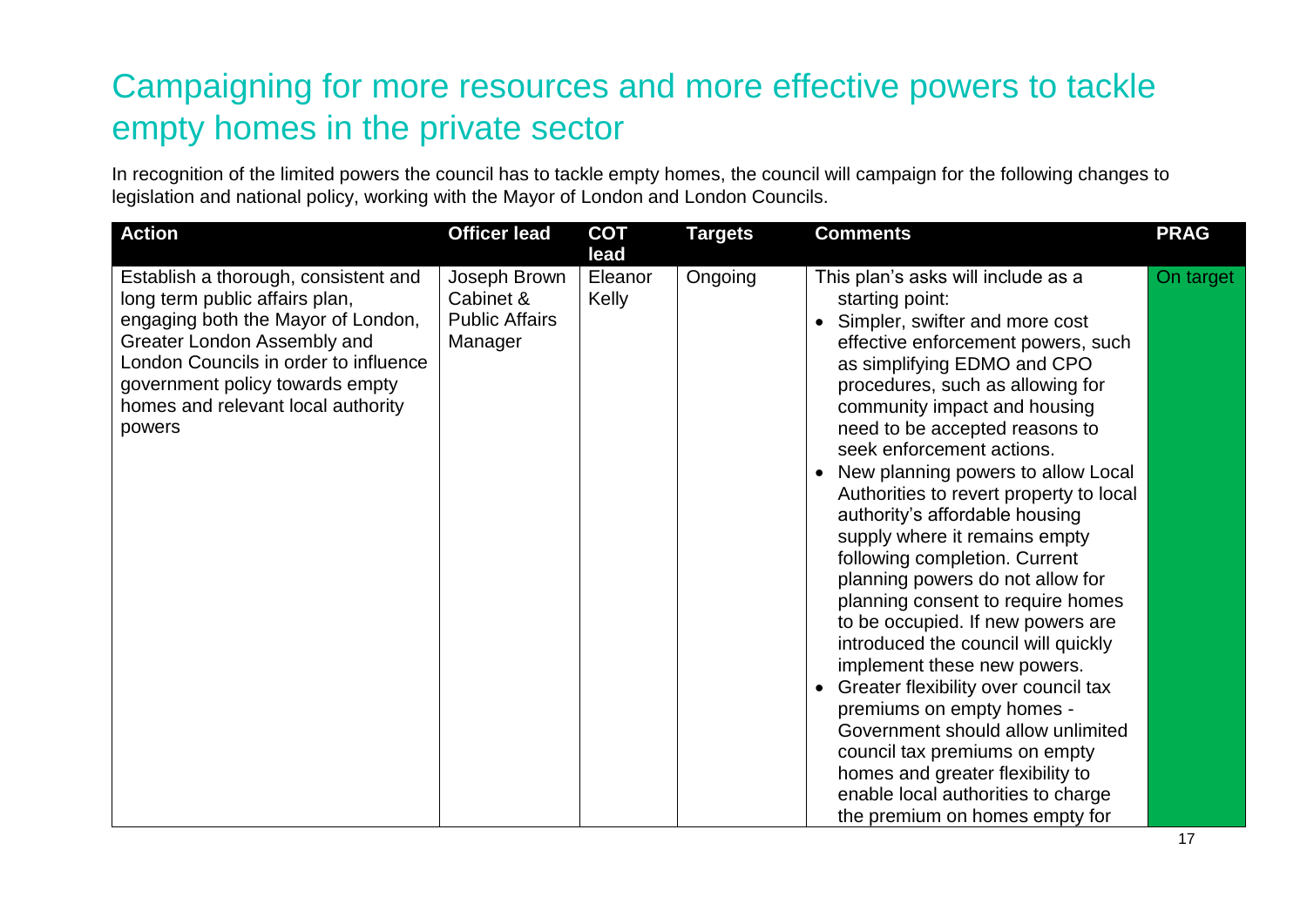| <b>Action</b>                                                                                                                                                                               | <b>Officer lead</b>                                                   | <b>COT</b><br>lead | <b>Targets</b> | <b>Comments</b>                                                                                                                                                                                                                       | <b>PRAG</b> |
|---------------------------------------------------------------------------------------------------------------------------------------------------------------------------------------------|-----------------------------------------------------------------------|--------------------|----------------|---------------------------------------------------------------------------------------------------------------------------------------------------------------------------------------------------------------------------------------|-------------|
|                                                                                                                                                                                             |                                                                       |                    |                | less than 2 years. We will also seek<br>further flexibilities to charge<br>premiums on second homes and<br>other furnished empty properties.<br>Increased resources for grants and<br>loans                                           |             |
| Work with partners from across the<br>third sector to support and develop<br>policy, campaigns and relevant other<br>work streams, including organisations<br>such as Action on Empty Homes | Joseph Brown<br>Cabinet &<br><b>Public Affairs</b><br>Manager         | Eleanor<br>Kelly   | Ongoing        | The council is currently in dialogue with<br>Action on Empty Homes and work will<br>continue following the agreement of<br>the action plan.                                                                                           | Ongoing     |
| Ensure any related government<br>consultation responses set out our<br>clear asks                                                                                                           | Perry Singh,<br>Strategy and<br><b>Business</b><br>Support<br>Manager | Michael<br>Scorer  | As required    | The council has met with MHCLG and<br>DWP to discuss the issues with powers<br>such as CPOs and EDMOs and<br>remains in dialogue on these issues.<br>The lobbying points will be used in all<br>housing consultations as appropriate. | On target   |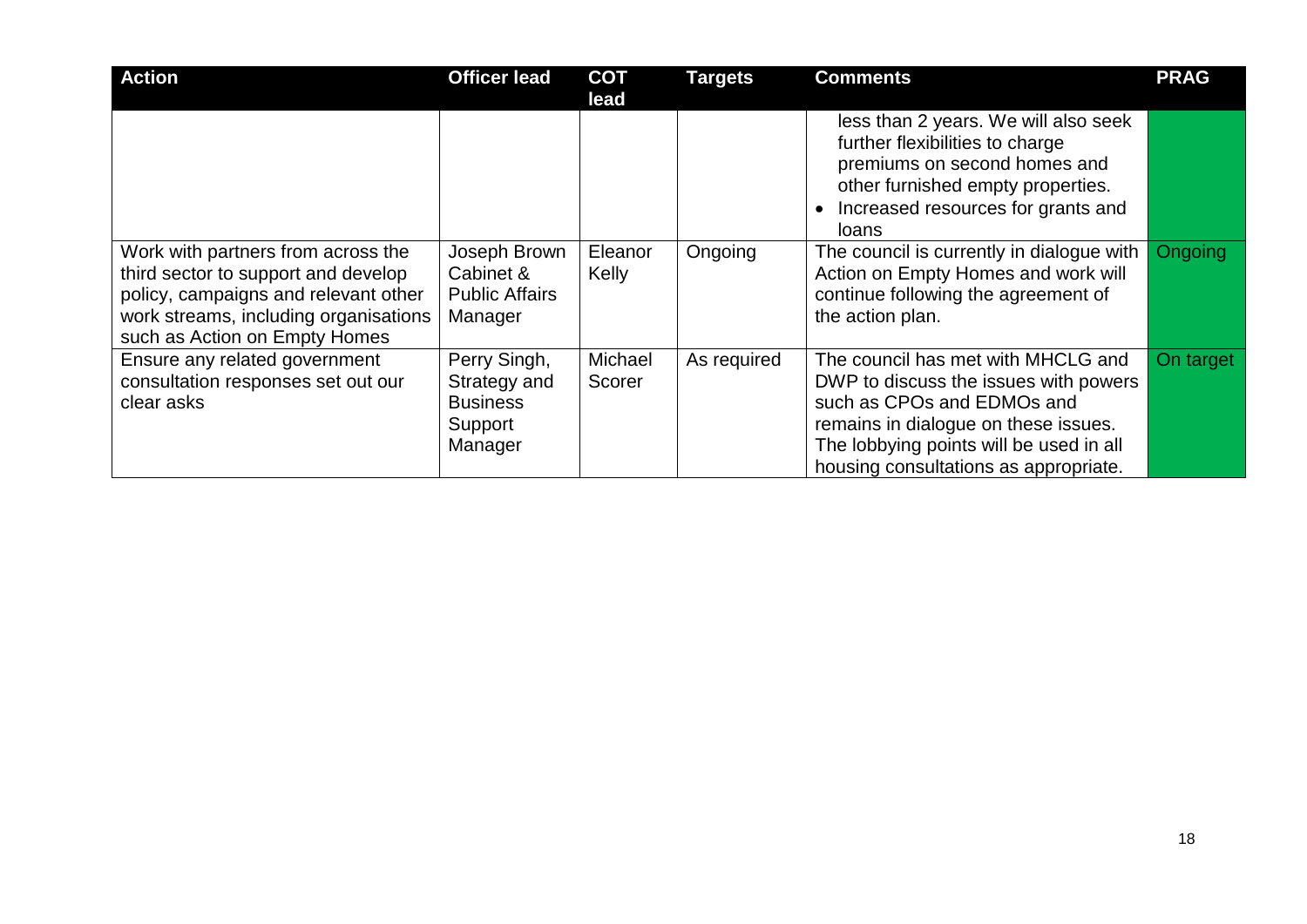## **PART 2 – REDUCING THE NUMBER OF EMPTY COUNCIL HOMES**

While the issue of empty homes is concentrated in the private sector, a quarter of empty homes are owned by the council. The vast majority of these are related to ongoing estate redevelopment, major refurbishment, disposal or non-housing use. This accounts for at least 74% of the vacant council properties.

The figures below are all records on the council tax database where the council is recorded as the principal account holder. It includes properties which have been purchased as part of regeneration schemes and some other long term non HRA council owned properties like school houses, park keeper houses etc. It also includes some private units which were built to help subsidise the new homes programme which are awaiting sale.

#### **Vacant council stock by best estimate of type October 2021 (note this includes non HRA stock)<sup>11</sup>**

| Vacant home type                                                                             | <b>Number</b> | Percentage |
|----------------------------------------------------------------------------------------------|---------------|------------|
| Disposal and private homes built for sale <sup>12</sup>                                      | 58            | $4\%$      |
| Redevelopment and major refurbishment                                                        | 978           | 68%        |
| Non housing use, gypsy and traveller plots and leaseholders <sup>13</sup>                    | 39            | 3%         |
| Total empty homes not available for use                                                      | 1,075         | 74%        |
| Homes being made ready for re-letting (including temporary accommodation and TMO properties) | $371^{14}$    | 26%        |
| <b>TOTAL COUNCIL VOIDS</b>                                                                   | 1,446         | 100%       |

<sup>&</sup>lt;sup>11</sup> Non-HRA properties include homes built on our estates that are for shared ownership or outright sale as part of our new homes programme. It also can include residential properties belonging to other departments such as former schoolhouses.

<sup>&</sup>lt;sup>12</sup> In a few exceptional circumstances, certain high value void properties are sold to raise capital receipts for the housing investment programme to increase the supply of new homes and improve the quality of existing accommodation. We also occasionally dispose of individual properties where there are major structural issues and repair is deemed not to provide value for taxpayer money. All disposals of council property are made following the council's void disposal strategy which was updated in December 2020. There are also some private homes built for sale to help cross subsidise the new homes programme.

<https://moderngov.southwark.gov.uk/documents/s92409/Report%20Review%20of%20Void%20Disposal%20Strategy.pdf>

<sup>&</sup>lt;sup>13</sup> This figure includes where properties are being used for other purposes such as offices, a few gypsy and traveller plots, some non-housing department properties, and 11 properties owned by council leaseholders where the council may have been recorded as the primary liable party in error. These cases will be reviewed with council tax.

<sup>&</sup>lt;sup>14</sup> This figure includes 83 properties where the housing department records the property as being occupied. Some of these will be where the new occupant has not yet registered their details with council tax. This may also include some units which have become vacant where the housing department has not yet been notified. These cases will be reviewed with council tax for accuracy.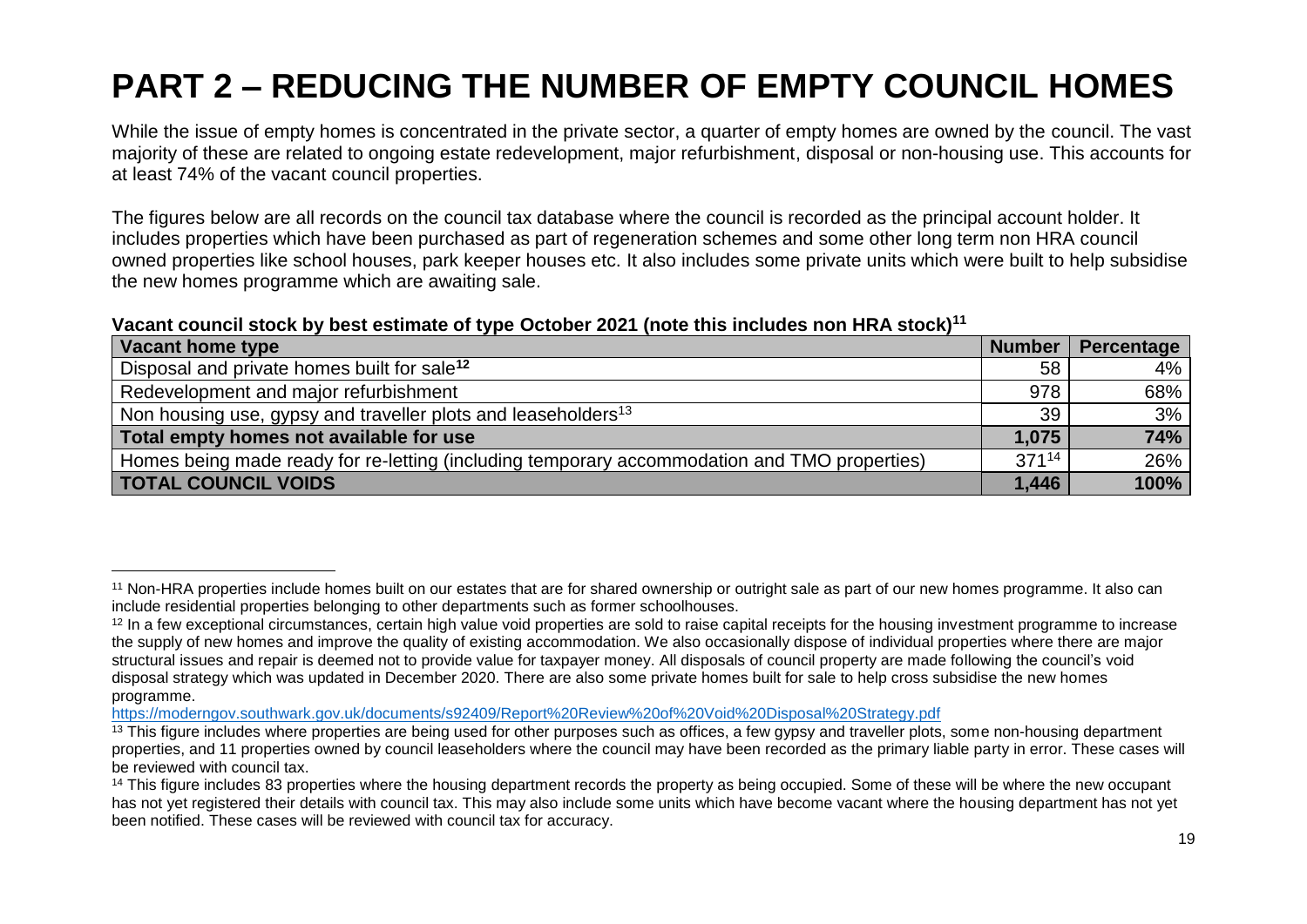Of the total 1,446 empty properties, 1,036 were council properties related to ongoing estate redevelopments, major refurbishments or disposals, of which 736 had been empty for over two years accounting for 93% of all long term empty council properties, and 60% of all long term empty properties in all tenures.

The vast majority of these long term empty properties are linked to the Aylesbury Estate regeneration. There were 611 void properties on the Aylesbury Estate of which 400 had been vacant for over 2 years. There were also 98 empty properties on the Ledbury Estate of which 84 had been vacant for over two years. There are also blocks that have been emptied, and residents rehoused, to allow for repair works to take place. Maydew accounted for 135 voids of which 133 were void for over 2 years.

With the regeneration voids, some of the properties are effectively uninhabitable but there are strict rules about what can be removed from the council tax property list on which these figures are based.<sup>15</sup>

Active empty council homes (known as 'voids') vary in number day by day as a result of the usual churn of residents moving in and out of our 37,000 council homes. Once a tenant leaves a property, we cannot simply re-let this home immediately. We have high standards for our council homes and many need to be re-decorated or have improvements made to bring them back up to a high standard. As of October 2021 this number stood at 371, though this includes 83 properties which the housing department records as occupied, so many of these may not actually be vacant. These cases will be reviewed with council tax. Therefore of the total available council rented stock, roughly 1% were empty, consistent with other social landlords.

We have specific targets to turn around these voids and bring them back in to use as soon as possible. Those homes that need significant works after being vacated are known as 'major voids' and our target is bring them back into use in no more than 100 days. Homes which only need some repairs or upkeep work are 'minor voids' and we aim to bring these back into use and re-let within 28 days. These targets are reflected in the Action Plan tables below.

<sup>&</sup>lt;sup>15</sup> A property's only considered derelict if it is not possible to live in it, for example because it's been damaged by weather, rot or vandalism or would need major structural works to make it 'wind and watertight' again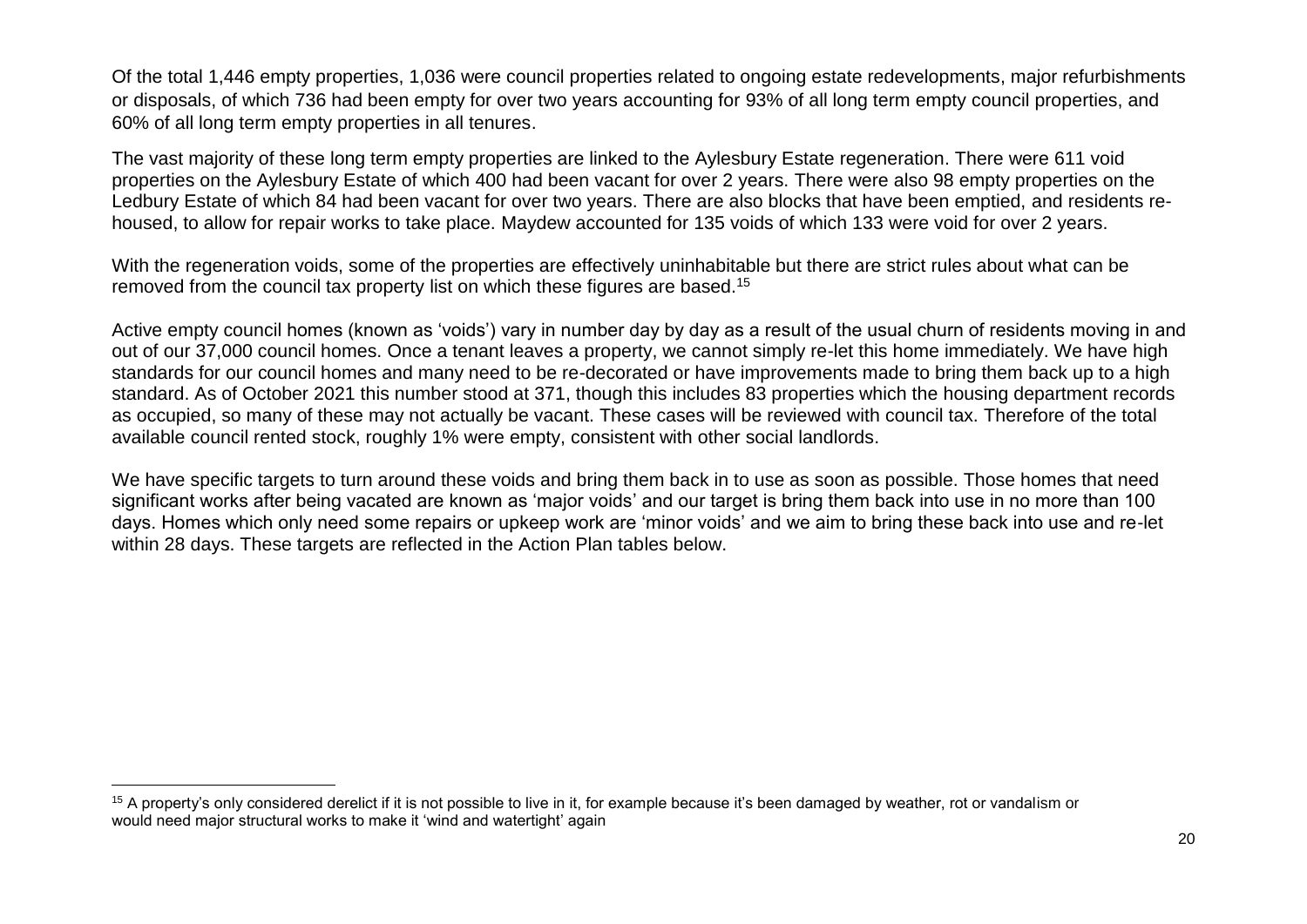#### Reducing the number of empty council homes

| <b>Action</b>                                                                          | <b>Officer lead</b>                                              | <b>COT</b><br>lead | <b>Targets</b> | <b>Comments</b>                                                                                                                                                                                                                                                                                                                                                                                                                                                                                                                                                                                                                                                                                                   | <b>PRAG</b>                                                                                                                            |
|----------------------------------------------------------------------------------------|------------------------------------------------------------------|--------------------|----------------|-------------------------------------------------------------------------------------------------------------------------------------------------------------------------------------------------------------------------------------------------------------------------------------------------------------------------------------------------------------------------------------------------------------------------------------------------------------------------------------------------------------------------------------------------------------------------------------------------------------------------------------------------------------------------------------------------------------------|----------------------------------------------------------------------------------------------------------------------------------------|
| <b>Setting targets for returning</b><br>empty council homes ('voids') to<br><b>use</b> |                                                                  |                    |                |                                                                                                                                                                                                                                                                                                                                                                                                                                                                                                                                                                                                                                                                                                                   |                                                                                                                                        |
| Major voids turnaround (average)<br>$<$ 100 days                                       | Cheryl<br>Russell,<br>Director of<br>Resident<br><b>Services</b> | Michael<br>Scorer  | 2021/22        | As included as a key measure in the<br>Borough Plan                                                                                                                                                                                                                                                                                                                                                                                                                                                                                                                                                                                                                                                               | On target                                                                                                                              |
| Minor voids turnaround in days<br>(average) <28 days                                   | Cheryl<br>Russell,<br>Director of<br>Resident<br><b>Services</b> | Michael<br>Scorer  | 2021/22        | As included as a key measure in the<br>Borough Plan. COVID-19 and its impacts<br>have hit our ability to let properties as<br>quickly as we can. It is anticipated that the<br>impact of the pandemic will continue to be<br>reflected in performance and higher than<br>normal turnaround times due to the<br>continuation of the challenges presented<br>by COVID-19 and the need to comply with<br>strict social distancing measures and<br>guidance. The team are working closely<br>with Asset Management to continue to<br>turn properties around as quickly as<br>possible. The outturn figure reflects that<br>we are broadly comparable with the<br>average London re-let times during the<br>past year. | $Red-$<br>This is<br>currently<br>off target<br>due to<br>the<br><i>impacts</i><br>of the<br>covid19<br>pandemic<br>$-$ See<br>comment |